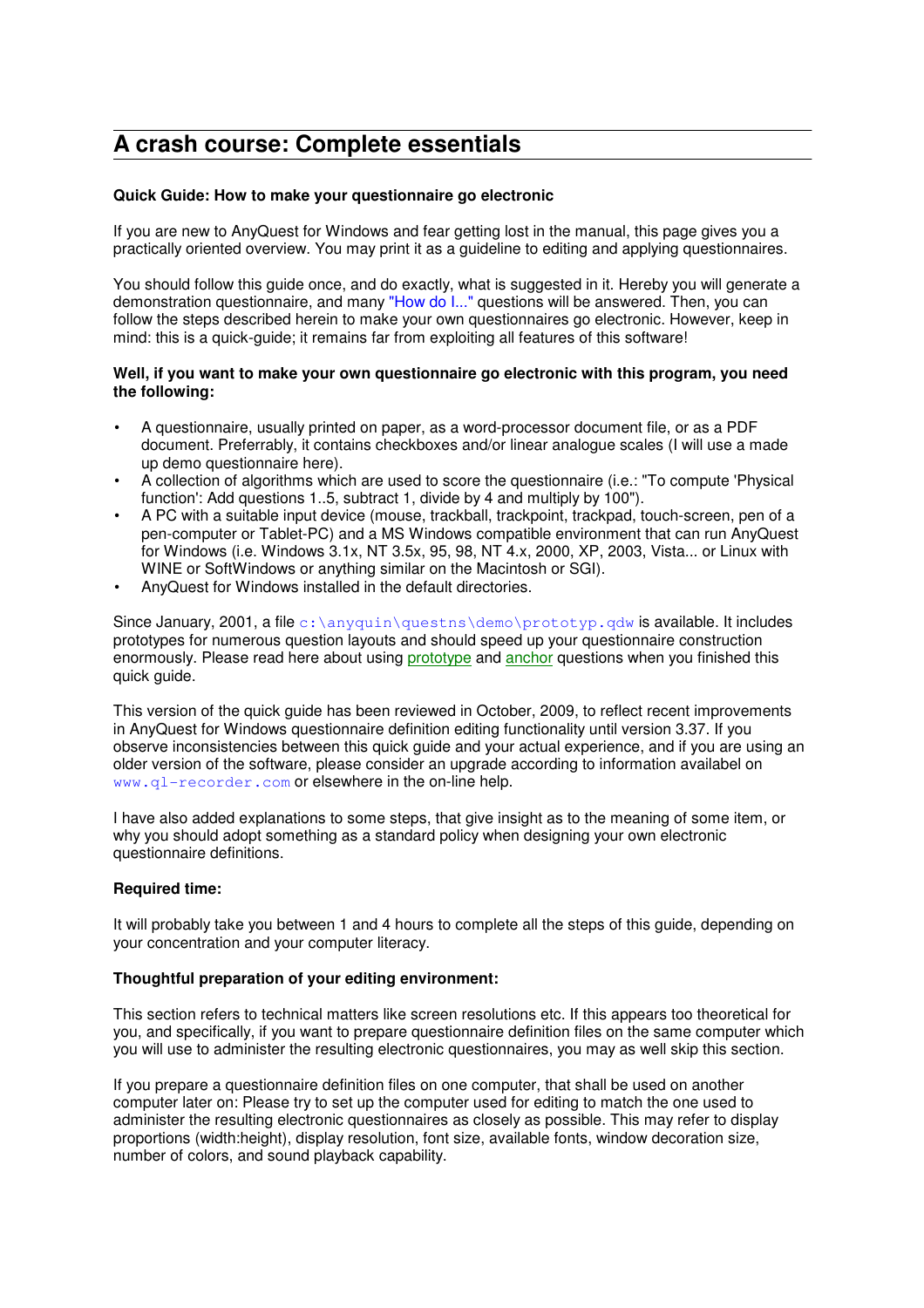If the target computer differs from the editing computer, AnyQuest for Windows will try to display the electronic questionnaire and try to compensate for the differences. However, you may find, that e.g. a questionnaire defintion file designed on a 1024x768 (1:1.33) display looks somewhat "bold" (having been stretched horizontally) when displayed on a 1400x900 (1.55:1) widescreen display. Answer fields that would have been quadratic in the original would get slightly flat. The other way round, an answer field that is a perfectly round smiley on your 1024x768 editing machine, will become a slight egghead on a 1280x1024 (1.25:1) LCD. Text field contents may also be affected: changes in the available horizontal space may especially change automatically performed line breaks. Similar (though usually small) effects can be caused by differences in font rendering (with or without smoothing), and in availability of language settings and fonts - the latter will especially affect questionnaires that use Asian fonts or anything else which goes beyond the Latin/Western/ANSI scope.

I usually set my computer to 1024x768, using the standard "small fonts" Windows setting for editing purposes: After all, 4:3 has been one of the most common screen formats, and many touch-screens and pen-computers have offered 640x480, 800x600 or 1024x768 pixels. It's still common for Tablet-PCs in "slate" format as of 2009, and a 1024x768 design will usually also work on widescreens, apart from looking stretched. I also prefer manual linebreaks to achieve clearly and quietly looking multiline text items. As a side effect, manual linebreaks remain consistent in the widescreen environment.

If you specifically prepare a questionnaire definition for a widescreen questionnaire administration system, however, you may as well use a widescreen system for editing. Before you exploit higher pixel resolutions, however, please keep in mind that simple screen layouts, with a lot of clarity, can be understood by a patient much more easily than overloaded fine-print ones. :-)

When you chose to temporarily set the screen resolution of a widescreen display to 1024x768 for questionnaire layout editing, you may chose to NOT extend the display to the physical screen dimension. While this only uses smaller portion of the physical screen, it keeps the proportions intact, so that quadratic answer fields appear quadratic on such a screen. Some displays also offer you to scale up 4:3 content to physical widescreen size while maintaining correct proportions.

Finally, I recommend to use the same display size for all editing steps of a given questionnaire definition file, in order to avoid any rounding errors (with regard to item size, font size, answer field distance etc.) that might otherwise be introduced by editing it repeatedly using various different display resolutions.

# **Conventions for this guide and further general instructions:**

- You should be familiar with the general use of MS Windows (or any other operating system and graphical user interface you're about to use). If not: embark on the MS Windows introduction tour and ask a friend for assistance.
- Remember: If any text in input fields is highlighted, it will probably be replaced by the next character you type.
- When I ask you to ACTIVATE a menu option, please open the menu and look whether there is a checkmark left of that option. If yes, this option IS ALREADY activated, so just close the menu. If no, this option IS NOT activated YET, so select it. You can open the menu another time to confirm that it is activated thereafter.
- When I ask you to DEACTIVATE a menu option, ... vice versa.
- When I ask you to type [Ctrl][Enter], I'd like you to hold down the key labelled "Ctrl" (or "Strg" on German keyboards) and then press the "Enter" (or "Carriage Return"). key.
- When I ask you to type "example", I'd like you to press the keys:  $[e]$  [x] [a] [m] [p] [i] [e]. Don't type the quotation marks!
- When I ask you to Click-Left, I'd like you to press the primary button of your input device, usually the left mouse-button. On some systems, mouse buttons might be swapped intentionally to accomodate left-handed mouse users. On a pen-computer or Tablet-PC, the Click-Left is typically issued when you simply tap or click the stylus onto the screen.
- When I ask you to Click-Right, I'd like you to press the secondary button of your input device, usually the right mouse-button. On a pen-computer or Tablet-PC, this may be holding down a button on the stylus, or a button on the computer itself, and then clicking the tip of the stylus at the screen. If Click-Right functionality is not available, it might have been intentionally disabled to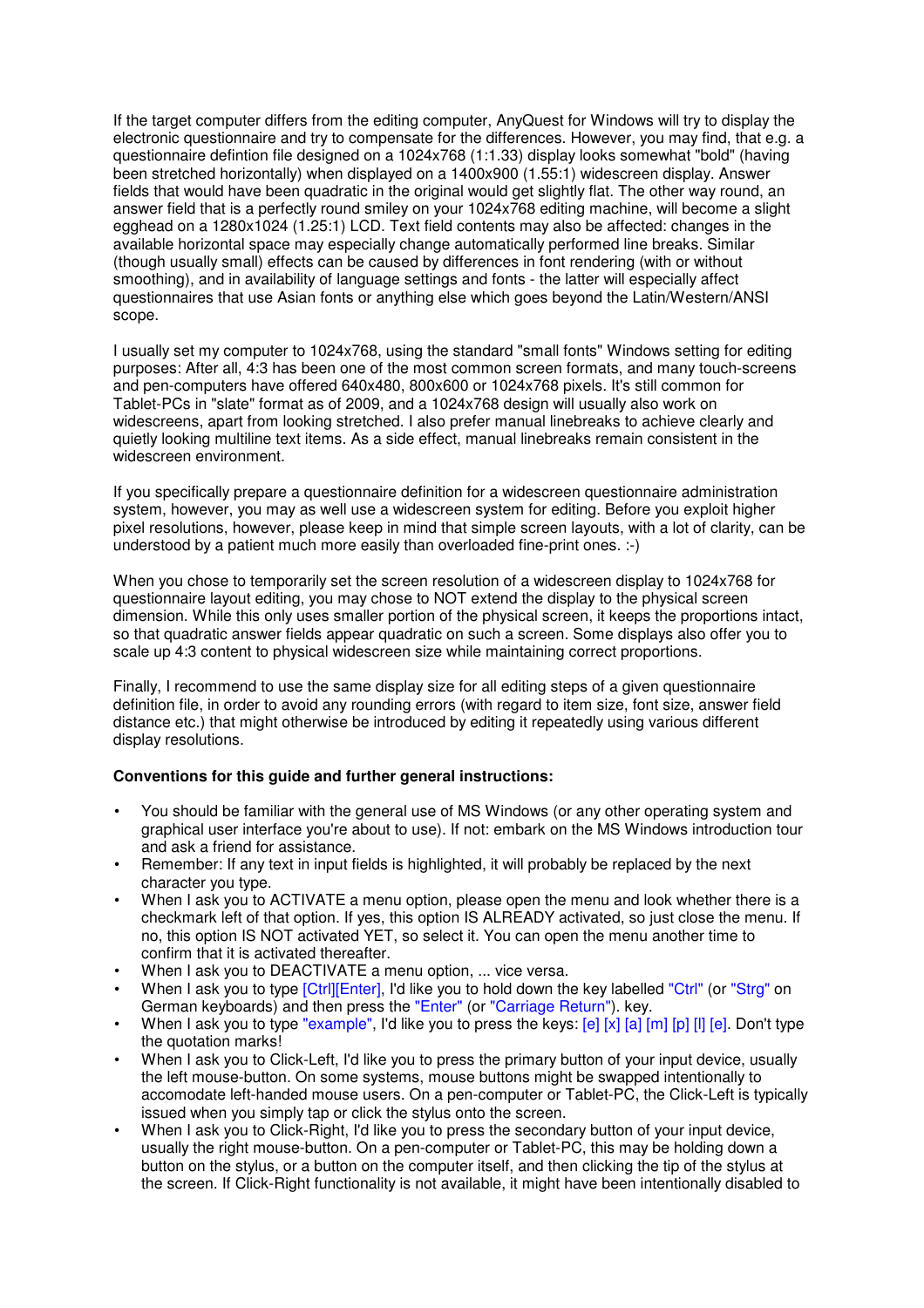avoid the distraction of untrained patients who might unintentionally hold the stylus button while answering questions. If this is the case, you should re-enable this function for the duration of your questionnaire editing work.

- Please don't mix up left and right mouse clicks, because then this guide will not work. E.g., if you click left on an object before you click right, it receives a selection frame - and this will make its context menu change.
- Most context menu entries for editing activities have corresponding shortcut keyboard command sequences. You can print the respective on-line help page; using them can significantly speed up the editing process.
- I'd suggest you to print this guide and to strike out every single operation you completed. So you won't get mixed up.

### **Here are the suggested steps to make a questionnaire go electronic:**

The most prominent task is to prepare a questionnaire definition file  $\star$ ,  $\alpha d$ w (binary, recommended format) or  $*$ ,  $qdt$  (text, for special purposes). This file contains information about questions or screens to display, type of question, question and explanation text, answer fields, images, sounds, and so on, formulas for conditional branching (non-linear questionnaires) computation of results and basic instructions on how to produce result files and result printouts.

AnyQuest has a graphic editor to accomplish this task. Alternatively, you could produce a questionnaire definition file in text format  $\star$ ,  $\det$  directly with a text editor or third party software. This option is, however, less intuitive; you can look up that topic elsewhere in the on-line-help.

- Make sure that you have a usable installation of AnyQuest for Windows. Theoretically, it is sufficient to have the two files anyquin.exe (or a specially "branded" version of that file) and bwcc.dll to be able to edit questionnaire definition files and to create usable configurations. It is, however, recommended that you rather install the simple demonstration package  $\alpha_{\text{np}}$ available from  $www. q1-recorder.com$ , which will also provide an on-line-help, several language files, and examples for questionnaire definition files and complete configurations.
- Start up AnyQuest for Windows. For questionnaire definition file editing, please use the "AnyQuest for Windows" or "AnyQuest for Windows - Your own..." entries which are supplied with the simple demonstration package anypak.exe available from www.ql-recorder.com.
- Set up the AnyQuest environment in a way optimal for editing:
- In the navigation window, click-left on the button "Setup".
- Select "File" "Clear all". This removes all questionnaire definitions from AnyQuest for Windows' memory, and thereby ensures that the new questionnaire definition which you will create in a minute uses standard defaults. Otherwise, a newly created questionnaire definition would be modeled after some already loaded one.
	- Make sure that these options are active:
	- "Edit" "Edit layout".
	- "Edit" "Show text rectangle size". This lets you see the space in the screen layout which is provided for each text element.
	- "Edit" "Formula consistency check". We don't use this option right now but it is usually helpful.
- Make sure that these options are disabled:
	- "Edit" "Edit result formula..."
	- "Edit" "Edit conditional branch formula...".
	- "Edit" "Questionnaire descriptors...".
	- "Edit" "UPN formula debug mode...". This option can be very annoying when unintentionally activated.
	- "Edit" "Auto adjust text rectangle size...". This option can be somewhat annoying when unintentionally activated.
- Make sure that these options are active:
	- "Display" "Show long questionnaire name".
	- "Display" "Show short questionnaire name".
	- "Display" "Show Can't/Don't want to answer". This shows special answer fields a patient may use when they cannot or do not want to answer an individual question. For usual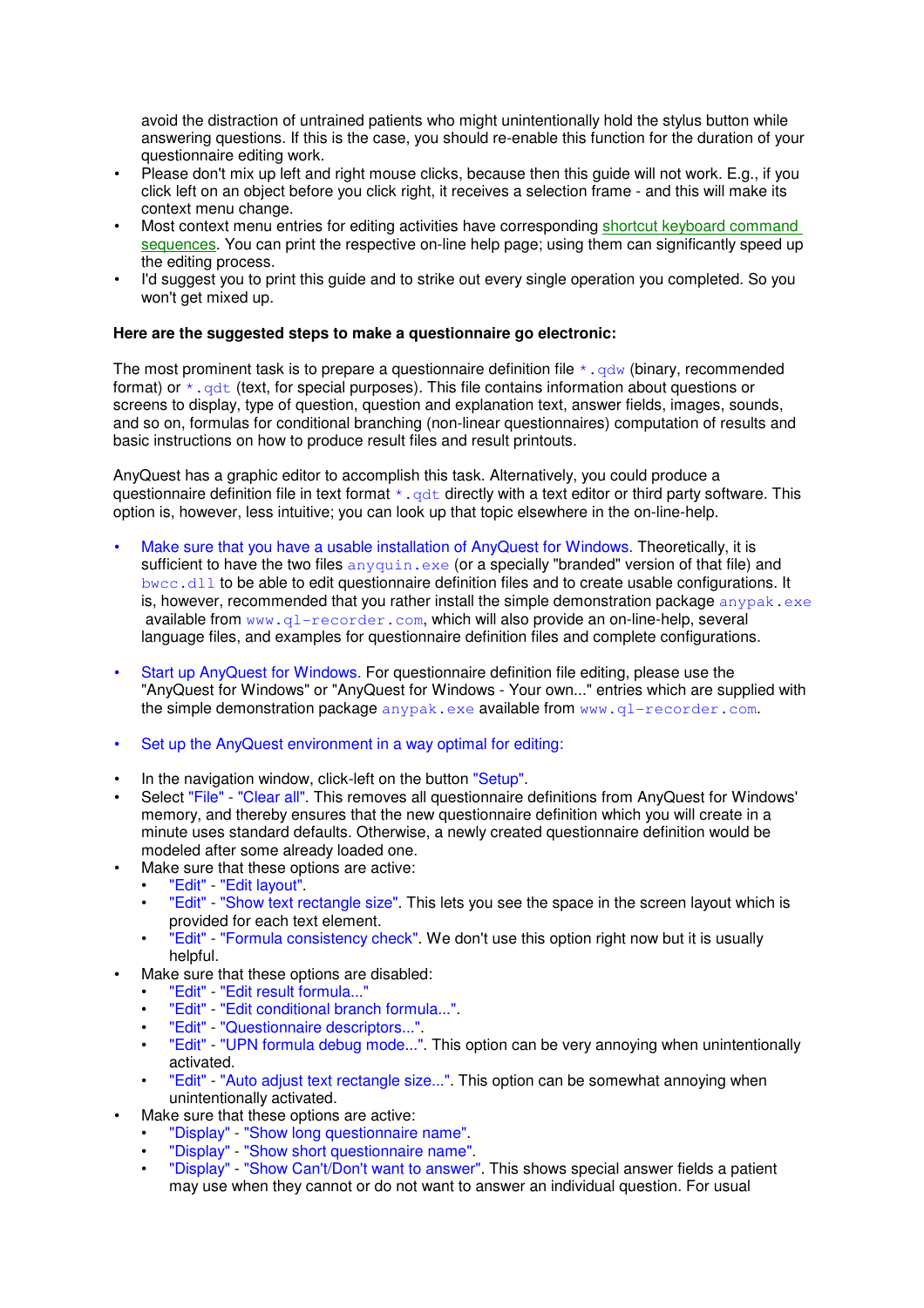questionnaires, where you would expect that patients do not regularly have any difficulties, I recommend to keep these fields hidden by default, and only to bring them up when a patient expresses the need to use them. I nevertheless recommend very decidedly to add these fields to the layout of almost any question in any questionnaire (if you don't use the specific functionality AnyQuest offers to support such fields, then at least provide some continuously visible fields with numerical/text reserved values defined by your specific questionnaire for the same purpose). If you would not be prepared by providing a field to handle the occurence of an intentionally, knowingly missing answer properly, then (depending upon the type of the question) you may have to check any other field just to get the questionnaire completed, and thus you would effectively turn into collecting random answers without highlighting them as such. So please provide fields to handle intentionally missing answers in a controlled way; AnyQuest includes comfortable functionality to collect, document and process them adequately.

- "Display" "Show questionnaire number". This information is useful for questionnaire layout editing. Whereas you can also use it in questionnaire administration, I recommend to turn it off (as well as the following two options) - I prefer clarity and simplicity of anything presented to the patient.
- "Display" "Show question number".
- "Display" "Show numeric and string results of question".
- "Display" "Show graphical progress indicator". This indicates the number and the length of all currently loaded questionnaire definition files, as well as the current position within them. Patients usually understand it intuitively, without explanation, and I regularly keep this display during questionnaire administration (technical note: the intuitive understanding is perfect, as long as simple linear setups are used; and for non-linear setups, it is usually still practical). Make sure that this option is disabled:
- "Display" "Reset cursor position when question is displayed". This option is for touch-screens and pen-computers. It moves the mouse cursor off the screen, when a new question is displayed. This avoids the possibility that the mouse cursor could attract the patient's attention and thereby might influence the selected answer. On a touch-screen or pen-computer, the mouse curser jumps directly to any position at which the patient points to answer a question. So there's no extra effort required to bring it back after it has been moved off the screen. On standard systems however, which only have a mouse, track-ball, track-pad or track-point, bringing back the mouse cursor onto the screen after each question, and re-locating it, would be tedious. Thus, its position should be left unchanged between questions on standard systems.
- Find the undo functionality:
- In the "Edit" menu, look for the entry "Undo". This provides a relatively high resolution undo functionality, and the menu entry shows which steps it would undo.
- As you don't need the function right now, click on the "Edit" menu entry again to close the menu.
- Remember where this function is located for later use if required.
- Generate a new questionnaire:
- Click-Right into main window area to open context menu.
- Select "Add questionnaire". Please note that adding a questionnaire, also adds one question to that new questionnaire. If no other questionnaire has been loaded before, the new questionnaire and the new question appear in some standard layout. This was recently enhanced to include helpful information on questionnaire editing in the main text items. The new standard layout also includes 7 regular answer fields, and 2 special answer fields for your convenience. It is easier for you to delete unneeded answer fields, than to add (and correctly position) additionally required ones.
- Click-Right into questionnaire long name (by default: New questionnaire long name"...
- Select "Text".
- Enter a long questionnaire name, i.e."General Quality of Life Questionnaire 8 Core".
- Click-Left on "ok".
- If your long name is too long for the text area: Click-Left on long questionnaire name. Then, drag the left middle handle further left, in order to provide more space for this text field. Please note that this instruction applies for questionnaire names which appear right aligned in the top right corner of the screen. I recommend to put them there (and have them invisible during questionnaire administration), so the left top area remains usable to e.g. display the current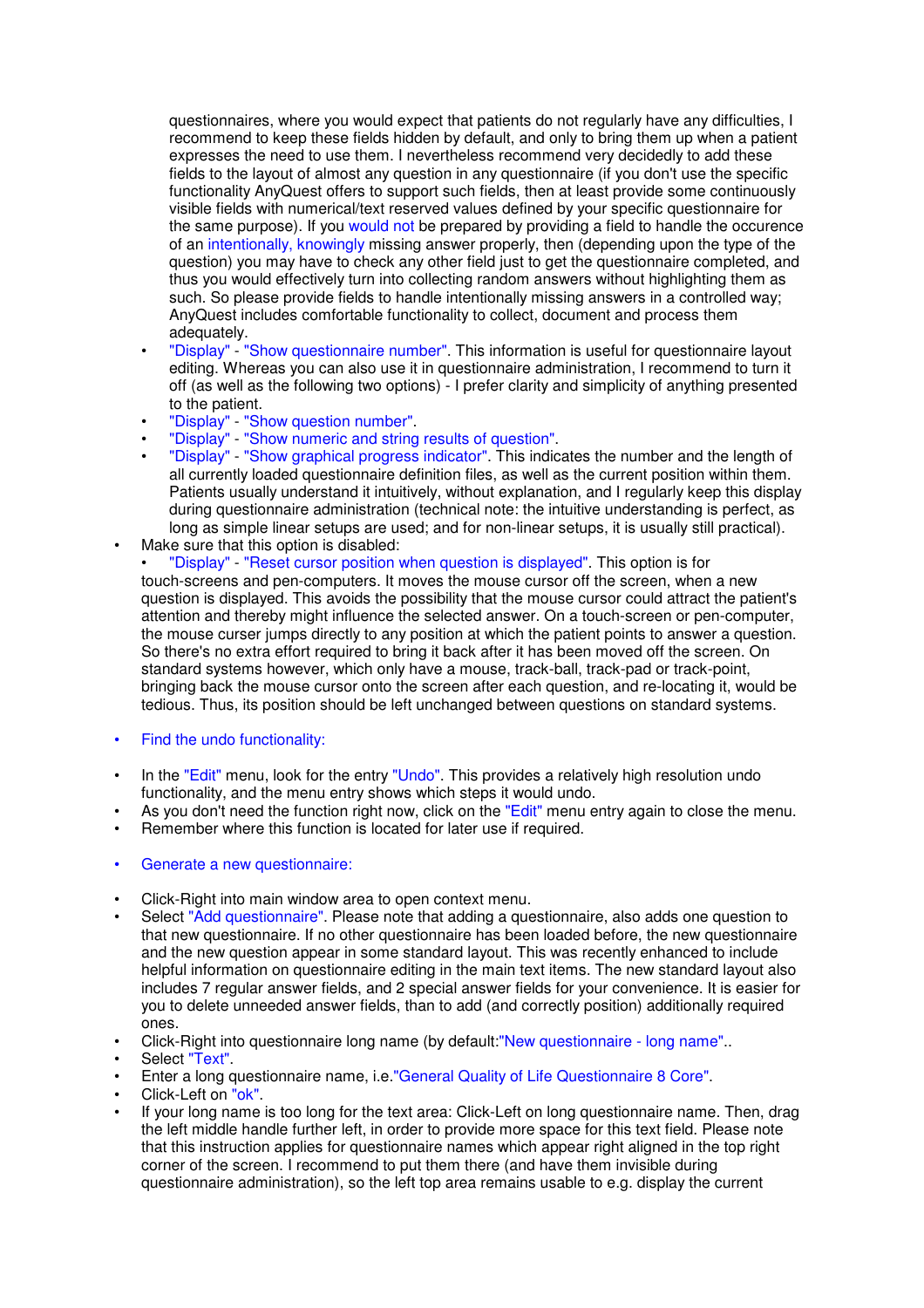patient's name, date of birth, or other identification. Earlier versions of AnyQuest would, by default, position the long and short questionnaire names to the top left corner instead.

- Click-Right into questionnaire short name (by default:"NewQuireX". Make sure that you do not click into the area where the questionnaire short name and the explanation text fields do overlap.
- Select "Text".
- Enter a short (!) but supposedly unique (!) questionnaire name, i.e."GQLQ8C". Usually, the short questionnaire name should not contain any colon ":", because AnyQuest itself uses the colon to separate parameter names and values in the result file. It may be a good idea to use only standard characters A..Z, digits 1..9, and the underscore. You should also make sure that the short questionnaire name starts with a character or an underscore. The short questionnaire name will appear in the result file generated after each questionnaire administration, at the beginning of each line that was generated for this questionnaire definition file. This name will also be included in each column header generated in a data export table, and thus arrive at the beginning of each column header or at the beginning of each variable name in your third party statistics or spreadsheet software which you may use for advanced analysis of collected data. It will also be propagated to table- and column names automatically generated by the AnyQuest-to-SQL data processing tools which I made. After all, the requirements of your ultimate target application used for data analysis or data processing actually determines what are suitable or unsuitable short questionnaire names, but the recommendations given above should usually suffice.
- Click-Left on "ok".
- Toggle, and finally activate the editing grid:
- Make sure that the AnyQuest for Windows main window is active (has the input focus). If it isn't, use the mouse to click on the main window's title.
- Reset the current keystroke sequence (just to make sure): press the key "ESC". You should hear a sound signal (reset) for this key if your system speaker is active. (And if this sound signal is very much too loud, and you cannot control the PC speaker channel volume via your Windows soundcard mixer, you can select "Sound" - "PC speaker keyboard edit control" to turn it off.)
- If you do not see an editing grid already, press the keys "g" "s" (Grid Show). You should hear a sound signal (key pressed) for each key if your system speaker is active.
- You can use the same key sequence "g" "s" repeatedly to toggle the visibility of the editing grid on and off.
- To change the grid resolution, press the keys "g" "1", or "g" "2" or anything up or "g" "9" or "g" - "0". Finally, use "g" - "2" for 20 pixels in either direction.
- Press the keys "g" "l" (Grid Lock) to toggle grid locking. While grid locking is active, whenever you move a handle of a selected item (i.e. to resize or to reposition a text item), the center of the handle will snap to the grid. This simplifies the creation of layouts with well aligned, equally sized and equally spaced items.
- You can look up additional grid related keyboard commands here. Alternatively, you can find menu entries to control the editing grid in the "Edit" menu.
- Finally, please make sure that the grid is visible, and that grid locking is active (by reviewing the checkmark in the "Edit" - "Grid" menu.
- Please note that blue grid lines indicate the middle of the screen, and red grid lines indicate additional quarters.
- Prepare a patient introduction screen:
- Click-Right somewhere into the main window, where there is no questionnaire object.
- Select "Insert Question". This inserts a new question before the currently displayed one. Please note the increased "total question count" in the status display at the lower right corner of the screen. Please also note that the newly inserted question is now being displayed.
- You should see 7 regular answer fields and 2 special answer fields. If you do not find the two special answer fields, please make sure that "Display" - "Show can't/don't want to answer" is active.
- Click-Right into the red frame of one answer field.
- Select "Delete".
- Delete all other answer fields (regular and special ones) in the same way. To speed up editing, you can use a keyboad shortcut: Simply position the mouse pointer over an answer field and type [a][d] on the keyboard.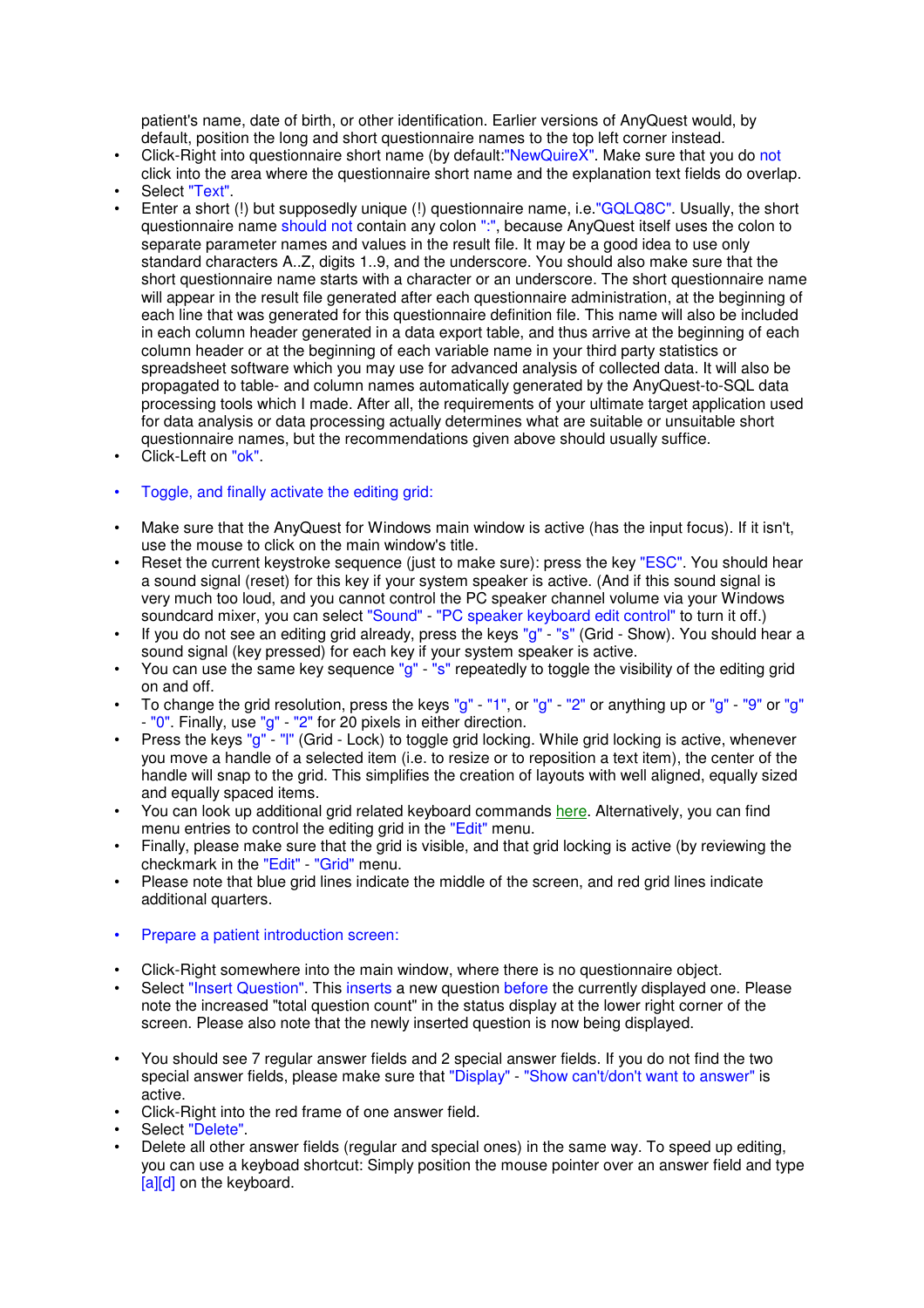- Click-Right onto"New explanation".
- Select "Clear text".
- Click-Right onto"New explanation 2".
- Select "Clear text".
- Click-Right onto the main question text "New question".
- Select "Text".
- Enter:"Dear Patient," + [Ctrl][Enter] + [Ctrl][Enter] + "we would like to ask you some questions concerning your quality of life." + [Ctrl][Enter] +

[Ctrl][Enter] + "Please fill in the following questionnaire by answering each question." + [Ctrl][Enter] + [Ctrl][Enter]

#### + "Thank you for your cooperation."

or the introduction specific to your questionnaire. You can enter up to 65535 characters here; line breaks are entered by pressing [Ctrl][Enter] (or [Strg][Enter] on German keyboards).

- Click-Left on "ok".
- Probably this introduction won't fit in the supplied text frame. So Click-Left on that frame and then drag the lower middle handle of the selction frame further down, until all text has become visible.
- Don't be confused by the two overlapping text areas for explanations. They are empty and will not be visible in the final electronic questionnaire.
- Click-Right on the newly entered introduction, avoiding the explanation text areas.
- Select "Text alignment" "Left".
- Click-Left somewhere into the main window, where there is no other object, to make sure that no object is selected.
- Click-Right on the newly entered introduction, avoiding the explanation text areas, again.
- Select "Options"
- Check"Infoscreen". This setting informs AnyQuest that a patient is not supposed to provide an answer on this screen.
- Click-Left on "ok".
- Navigation (moving around) within all currently loaded questions:
- Locate the transport bar in the lower middle region of AnyQuest's main window. It is a means to move within loaded questionnaires and questions and it consists of four buttons, labelled "|<<", "<"  $">'$ ", " $>>"$
- Click-Left on ">" to go to the next question. Please note the changed "current question" in the status display at the lower right corner of the screen.
- Transfer questions from paper to AnyQuest:
- Have a close look at your paper questionnaire: How many answer fields does the first question have?
- My example has 5 regular answer fields for each of the first three questions. The new standard question layout has 7, so two regular answer fields must be removed:
- Prepare the first question, defining the layout for the first set of similar questions:
- Click-Right on the rightmost of the regular answer fields.
- Select "Delete".
- Click-Right on the rightmost of the regular answer fields.
- Select "Delete".
- You should now have 5 regular and 2 special answer fields. Above every answer field, you see a notice in the format: "n: v". This shows the number of that answer field within this question, and its value. For the special answer fields, the value is not displayed, but you see either "¬Can" (Not Can) or "¬Want" (Not Want).
- Optional detour: adding answer fields, and nonstandard layouts:
	- Please note that in the new standard layout, the two special answer fields are the first ones (Number 1 and Number 2) that have (automatically) been added to a question, whereas in many previously made questionnaire definition files, they were (manually) added last.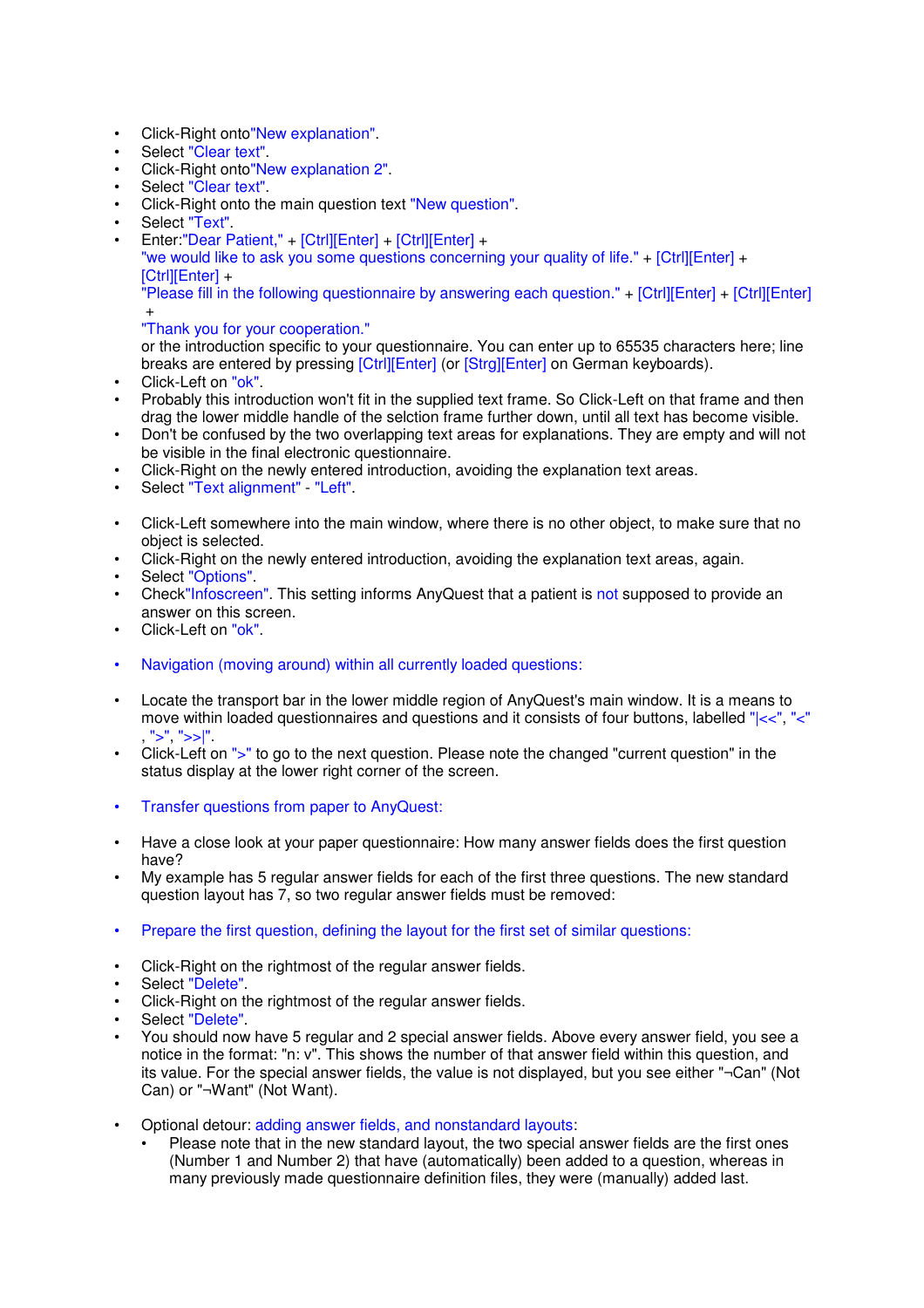- The reason for adding the special fields first, is this: When you "add" another answer field (while there is no neighbouring question that contains a sufficient number of answer fields to be useful as a template), AnyQuest extrapolates the position and the size of the new answer field from the positions and sizes of the two preceeding ones.
- You can try out now what that means:
- Click-Right onto the question background, where there is no other object, and select "Add answer field".
- A new answer field number 8 will appear to the right of answer field number 7; it will be a regular answer field, and it will have the same size as answer fields number 7 and 6. The distance between answer field number 8 and number 7 will be the same as the distance between number 7 and number 6. If you add another answer field, it is positioned and sized using the same method.
- But if the last answer fields of this question had been one or two special ones (special type, special size, special position), extrapolation wouldn't have worked in such a useful way. Nor would it have worked in any predictable and consistent way for any question containing either two or any higher number of regular answer fields.
- So designating answer fields number 1 and 2 to be the two special ones, is a very good and very useful idea that should be observed whenever you design a new question layout (even more true, as I have not provided a menu entry to "Insert" an answer field yet - maybe that will be added later).
- If you want to add more answer fields fast, you can simply type  $[a][a]$  (Answer field Add) repeatedly.
- Position extrapolation is limited to available screen space, so that the newly added answer field and its label should remain on the screen.
- Note regarding nonstandard layouts: Having added one or multiple answer fields in this way, you can either manually move them to their target positon, or apply the auto-arranger buttons from "Question" - "Options" as described below. You can arrange them in vertical or multiple-row layouts, and both, position extrapolation for new answer fields, and manual or automatic arrangement, may both be used as required e.g. specifically to generate multi-column layouts. Should you prefer programming over graphic editors, you could write a "\*.qdt" questionnaire definition text file, which AnyQuest could execute - all of this is beyond the scope of this quick guide.
- If you added one or more answer fields just now to experiment with that function, please delete them again right now. If you changed positions of the first 5 answer fields, please try to coarsely re-arrange them so that they have the same vertical position, and the same horizontal and vertical size (optionally using the grid lock feature). The quick guide needs exactly 5 regular answer fields to continue as expected (and if you didn't perform too many editing steps on this detour, you can try out the "Undo" functionality right now).
- Back from the answer field adding detour...:
- Click-Right onto the text area of the question (currently reading: "New question").
- Select "Options".
- Make sure that "Selected items only" is not checked.
- Make sure that "Only regular answer fields" is checked.
- Click-Left on "Center H". Your remaining regular answer fields are being arranged horizontally, with their midpoints in the specified distance, and the center of all midpoints in the middle of the screen. Please note: The "rel" button next to the "Center H" button would also arrange the applicable answer fields. However that button would spread them across the space defined by the leftmost and the rightmost applicable answer field, while making sure that the distance between adjoining answer fields is the same throughout. Whereas the "Center H" button is more suitable to produce a simple standard arrangement very quickly, the corresponding "rel" button is more suited to distributing answer fields of the same size or of different sizes equally in a freely selectable area of the screen. The "Center V" and the corresponding "rel" button work similarly in the vertical direction.
- Just for fun:
- Enter "20" at "Distance of labels".
- Make sure that "Selected items only" is not checked.
- Make sure that "Only regular answer fields" is checked.
- Click-Left on any of the four buttons right to that field and watch the labels move.
- Finally, Click-Left on the lower button of the four.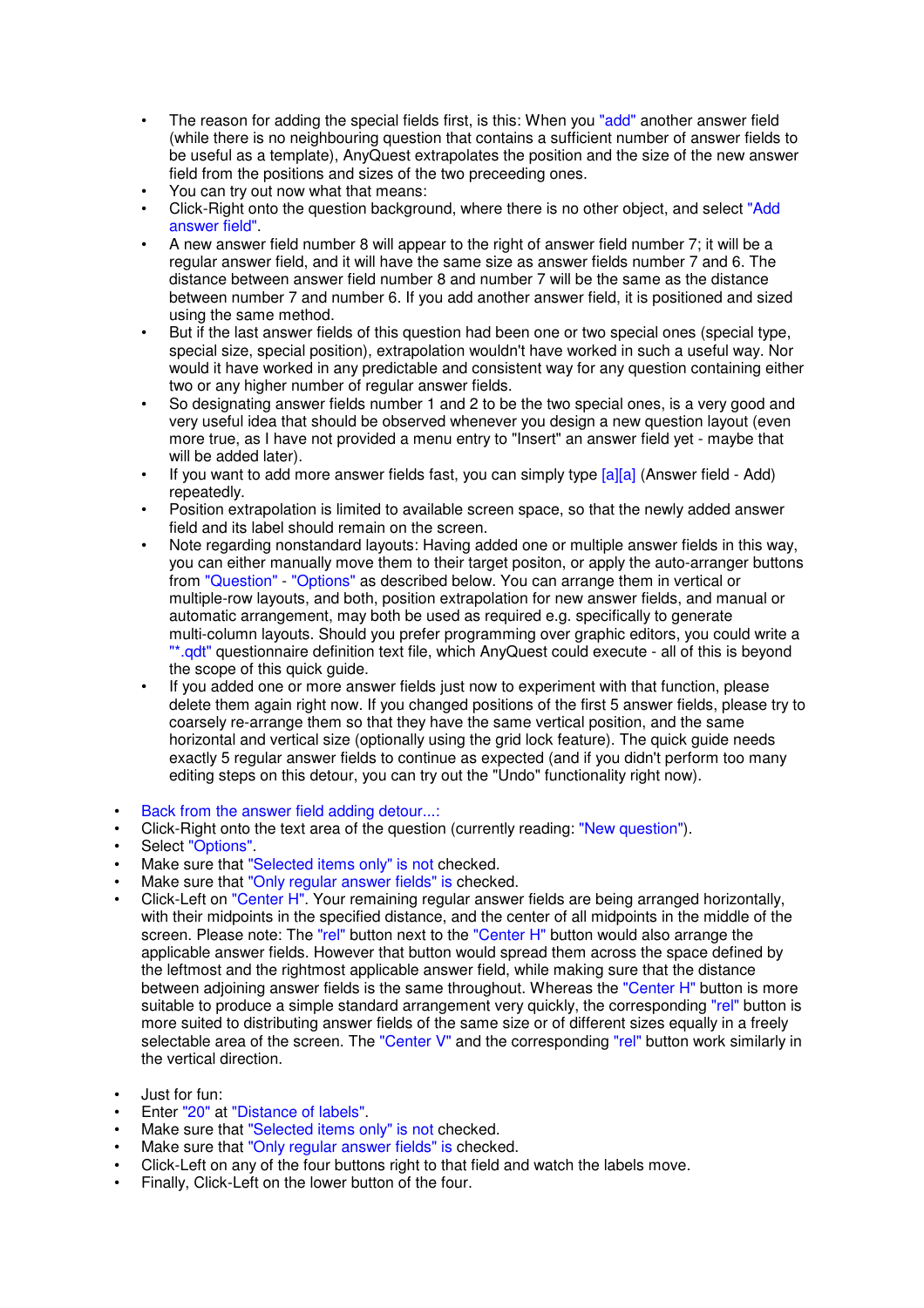- Please note: If you want to automatically arrange the labels of special answer fields with this function, you can either select these labels first, and then apply the function to "Selected items only". Or, you can first arrange all labels (i.e., having neither of the two options checked) (typically) to the right of their answer fields, and then check the option "Only regular answer fields" to re-arrange only the labels of regular answer fields in a different manner (typically below their answer fields).
- Click-Left on "ok", to close the "Question" "Properties" dialog.
- Click-Left somewhere into the main window, where there is no questionnaire object, to make sure that no object is selected.
- Press and hold down the [Ctrl]-key (On German keyboards: [Strg]).
- Still holding down the [Ctrl]-key: Click-Left once on every answer field label of any regular answer field (the label is the text below each answer field).
- Release the [Ctrl]-key. Now, all labels of all regular answer fields should be selected, and surrounded by one selection frame.
- Click-Right somewhere into the middle of the selection frame around the answer fields, avoiding the handles.
- Select "Text"
- Enter "extremely bad" and Click-Left on "ok".
- Enter "quite bad" and Click-Left on "ok".
- Enter "average" and Click-Left on "ok".
- Enter "quite good" and Click-Left on "ok".
- Enter "extremely good" and Click-Left on "ok".
- The standard answer fields come with default numerical values. Answer field values are usually predefined and numeric, and they are typically used to score a questionnaire. The following steps demonstrate how to change the predefined value of an answer field:
- Click-Left somewhere into the main window, where there is no questionnaire object, to make sure that no object is selected.
- Click-Right on the leftmost answer field.
- Select "Numeric or text value".
- Enter "0" and Click-Left on "ok".
- Alternative method, to speed up editing:
- Position the mouse pointer over the leftmost answer field.
- Using the keyboard, type [a][n] (Answer field Numerical or text value).
- Enter "1" and Click-Left on "ok"
- We're now back at the original value. You could change the value of each answer field individually as described here, according to the requirements of your questionnaire.
- (Another method is available to transfer multiple values from a text file onto multiple answer fields very fast.)
- (That said, AnyQuest supports text, special or undefined, and dynamically changing answer field values, as well as other approaches to get from patient answers to questionnaire scores.)
- Click-Left somewhere into the main window, where there is no questionnaire object, to make sure that no object is selected.
- Click-Right on the text area of the question (currently reading "New question").
- Select "Text". (To speed up editing, instead of clicking and selecting, you could have typed: [q][t][e] (Question - Text - Edit).)
- Enter "How did you feel physically?" and Click-Left on "ok".
- Click-Right on the text area of the explanation (currently reading "New explanation").
- Select "Text". (To speed up editing, instead of clicking and selecting, you could have typed: [e][t][e] (Explanation - Text - Edit).)
- Enter "During the last week..." and Click-Left on "ok".
- Click-Right on the text area of the explanation 2 (currently reading "New explanation 2").
- Select "Clear Text". (To speed up editing, instead of clicking and selecting, you could have typed: [2][t][x] (Explanation 2 - Text - eXtinguish).)
- In the new standard layout, the positions of all text items have been pre-arranged to a typical questionnaire requirement. However, you can freely reposition all elements, e.g. if you require a vertical or multicolumn arrangement of answer fields. If you want to try out: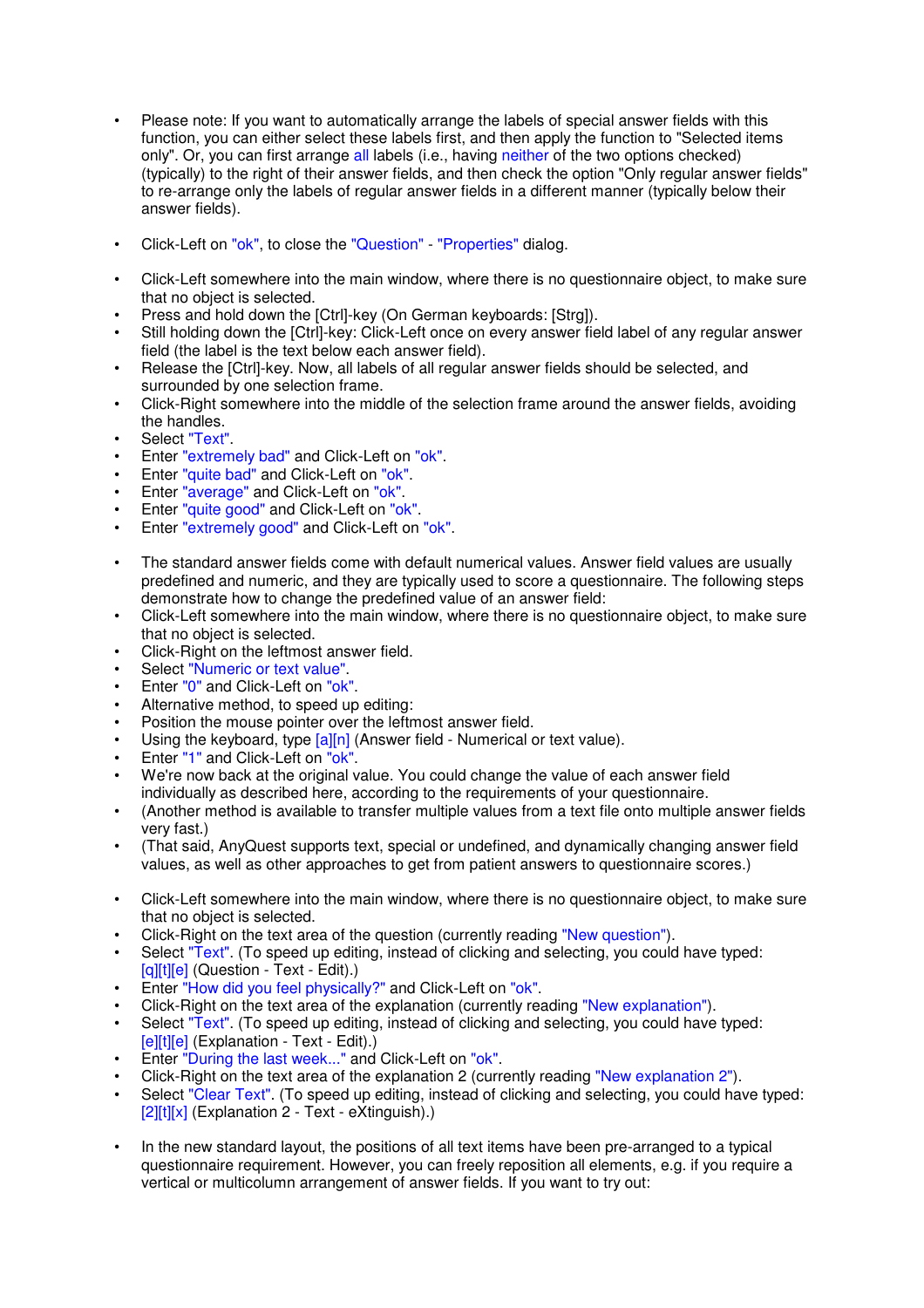- Click-Left somewhere into the main window, where there is no questionnaire object, to make sure that no object is selected.
- Click-Left in the middle of the text area of the explanation (currently reading "During the last week...") and drag it upwards to between the short questionnaire name and the question.
- Click-Right on the text area of the explanation (currently reading "During the last week...").
- Select "Position" "Center x at 0.5 window".
- Click-Left in the middle of the text area of the question (currently reading "How did you feel physically?").and drag it further downwards about to the middle between the answer fields and the first explanation text area.
- Click-Right on the text area of the question (currently reading "How did you feel physically?").
- Select "Position" "Center x at 0.5 window".
- If you want to return to the originally suggested positions, use the "Undo" functionality as required.
- (You could also move any border of one or multiple selected items separately; and you could youse various functions to align selected items, or to copy and paste positions and sizes.)
- (You can use the grid lock functionality to easily achieve properly aligned items, distances conforming to a given raster, symmetry etc. - but you can also monitor the displayed position and size of the cursor and a selection in the left bottom area of the screen.)
- (Should your questionnaire include a series of similarly constructed questions with varying amount of text (e.g.: 1 line, 2 lines, 3 lines), I recommended the following approach: Use the same question text field size and position for all questions, that can accomondate the longest question text. For questions with a single line, add 1 empty line above the question text. For questions with 3 lines, don't. For questions with 2 lines, decide depending upon your remaining layout. Thereby, all text lines of all questions will fall into the same y-raster, providing a consistent screen appearance, without any work to align the upper or lower text field border individually per question.)
- Adding further questions in the same layout as the first one:
- Click-Left somewhere into the main window, where there is no questionnaire object, to make sure that no object is selected.
- Click-Right somewhere into the main window, where there is no questionnaire object.
- Select "Add question". Note changed status display at lower right corner. And note that the new question appears in the layout of the last one!
- Click-Right on the text area of the question (currently reading "New question").
- Select "Translation utilities" "Copy text from previous similar item". (To speed up editing, instead of clicking and selecting, you could have typed: [q][t][f][p] (Question - Text - From - Previous).)
- Click-Right on the text area of the question.
- Select "Text".
- Change text to"How did you feel mentally?". (If you have actually copied the text dictated above, you can just mark "physical" with your mouse and then immediately type "mental".)
- Click-Left on "ok". (Or just press [Enter].)
- Click-Right somewhere into the main window, where there is no questionnaire object.
- Select "Add question". Note changed status display at lower right corner. And note that the new question appears in the layout of the last one!
- Click-Right on the text area of the question (currently reading "New question").
- Select "Text".
- Enter "How would you judge your ability to work in your job?".
- Click-Left on "ok".
- Adding further questions in another layout, streaming in text from a text-file:
- The next five questions will use a Visual Analogue Scale, and I will illustrate a quicker mode of question generation. So please:
- Click-Right somewhere into the main window, where there is no questionnaire object.
- Select "Add question". Note changed status display at lower right corner. And note that the new question appears in the layout of the last one!
- Click-Right on the question text area (currently reading "New question").
- Select "Options".
- Select "LASA / VAS".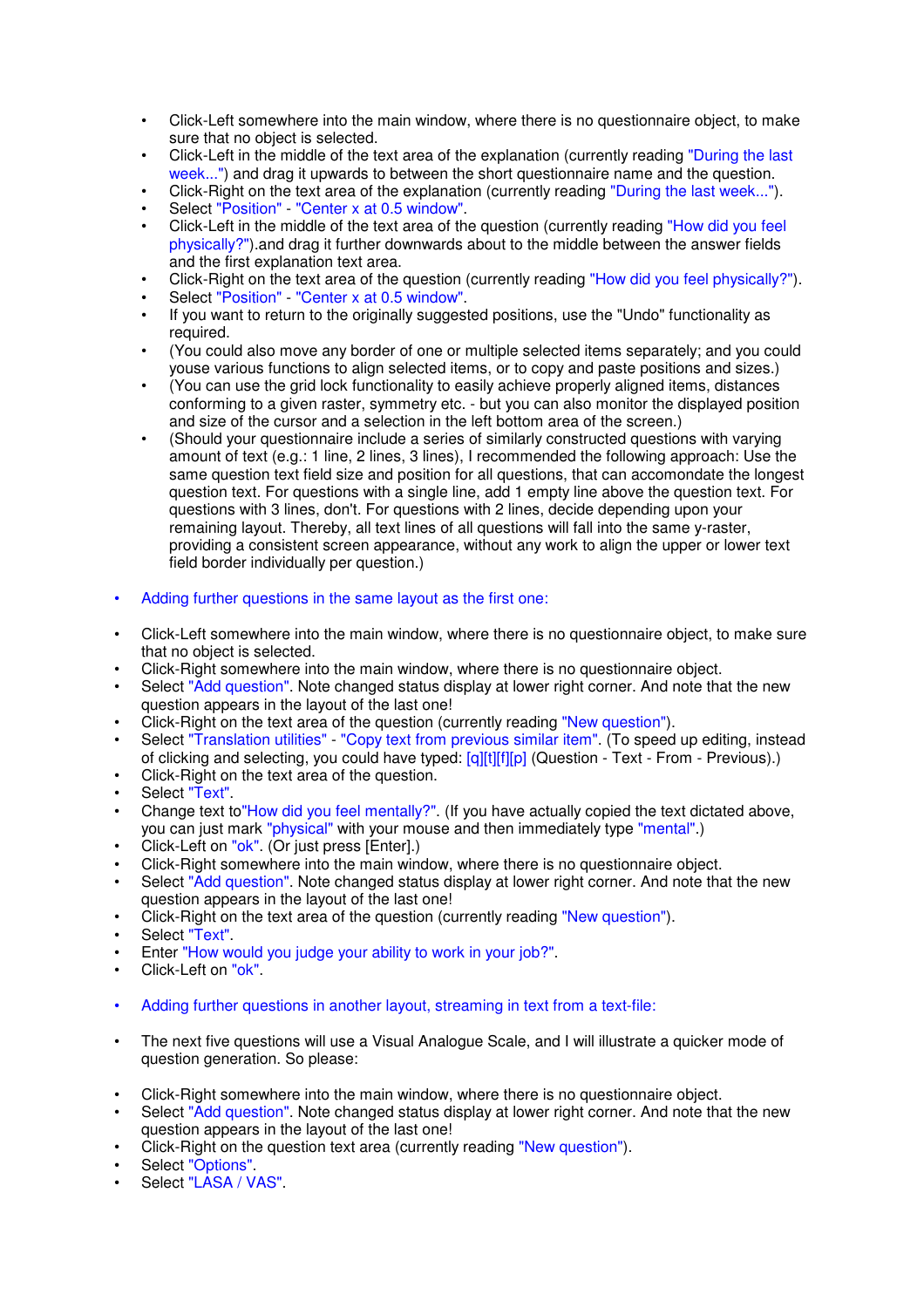- Click-Left on "ok".
- Now you can see that your question type has changed from "Discrete answers" to "Linear Analog Scale"/"Visual Analog Scale".
- You can also see that AnyQuest supports LASA / VAS with multiple anchors; the value of each anchor can be freely defined just like the value of an answer field. When a patient places a cross anywhere on the LASA / VAS, AnyQuest will interpolate linearly between the two neighbouring anchors to obtain the numeric value of this question. (If you want other methods of interpolation, you can use result formulas in a later stage.)
- Click-Right on the middle anchor (or position marker, or ex answer field).
- Select "Delete".
- Click-Right on the anchor (ex answer field) left of the middle.
- Select "Delete".
- Click-Right on the anchor (ex answer field) right of the middle.
- Select "Delete".
- Click-Right on the leftmost anchor (ex answer field).
- Select "Numeric or text value".
- Enter "0" and Click-Left on "ok".
- Click-Right on the rightmost anchor (ex answer field).
- Select "Numeric or text value".
- Enter "100" and Click-Left on "ok".
- Click-Right on the leftmost answer field label (currently reading "extremely poor").
- Select "Text".
- Enter "lousy".
- Click-Right on the rightmost answer field label (currently reading "extremely good").
- Select "Text".
- Enter "excellent".
- Click-Left on "ok".
- Look at your new LASA / VAS scale. Is its width is too small or too large? You can easily change it:
- Click-Right on the question text area (currently reading "New question").
- Select "Options".
- Triple the number in the "Distance" field and Click-Left on "Center H". (The original number specified the distance between two adjoining answer fields; we've taken out three, so the LASA / VAS scale was originally four distances long. The value is specified in pixels on the screen. I think a standalone LASA / VAS scale might cover about 60% to 80% of the screen width. You may repeat the procedure to find a length that you like, and you may move the "Question properties..." dialog to the side if it obstructs your view of the scale, by grabbing its title bar with the mouse.)
- When the length of your scale is quite right, Click-Left on "ok" to close the "Question properties..." dialog.
- (You can just as well select and move the anchors individually (just as if they were still answer fields), but using the "Question properties..." dialog is more comfortable, as most standalone LASA / VAS scales shall be horizontally centered on the screen.)
- (The height of the scale-whiskers (or x-markers) is determined by the y-range covered by all of the included answer fields. To change it, you can either select each involved answer field and change its vertical size separately, or select all included answer fields by holding [Ctrl] and then clicking onto each included field, and then change the size of all fields at the same time.)
- (As of version 3.37, there is no support for vertically arranged or two dimensional LASA / VAS scales yet. If you need that, please tell me; it can be added. Alternatively, if you use a pen computer or tablet PC, you can just place it into portrait orientation, and optionally use text elements which have been pre-rendered in bitmap images rotated by 90 degrees.)
- Now for accelerated generation of questionnaire definition files:
- If you have your source questionnaire in a word processor file already. you can probably transfer it rather easily into a simple text file.
- You can import such a text file into a questionnair definition in one step. This will save you from typing (or copy-and-pasting) the text of all questions individually by hand.
- For this example, I shipped the file  $5d$ emoqns.txt, which you will find in your directory  $c:\longrightarrow$  anyquin. This file includes the text of one question per line.
- You can open and review this file with the simple text editor "notepad", usually available via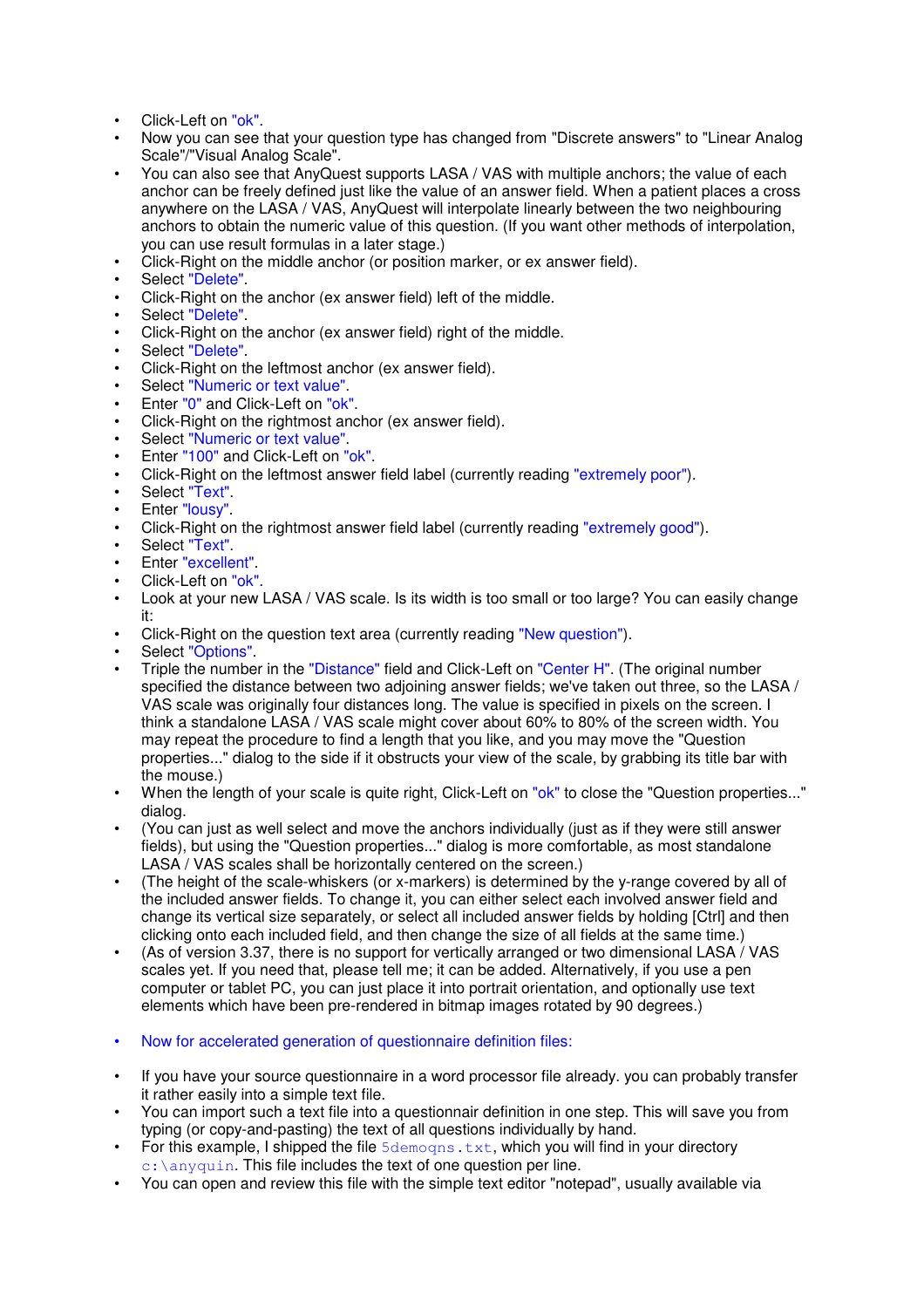"Start" - "Programs" - "Accessories" - "Notepad" or "Start" - "Programme" - "Zubehör" - "Editor". • If you do not know how to generate such a text file from your questionnaire, that comes as word processor document or PDF, then you can still proceed as shown during the last sections - or ask a knowledgeable friend for help. In MS Word (or OpenOffice) you can specifically deploy the advanced text search and replace options to extract (and possibly reformat) question text lines from complete questionnaires in semi-automized manner. This can save a lot of typing, especially for technically cleanly prepared word documents. More advanced users might also deploy editors with "regular expression" support going beyond the capabilities of the common office products.

- To quickly import the prepared demo-text-file, however, do the following now:
	- From the menu "Jörg's Magic Questionnaire-o-Matic", select "Spread a text file to questions".
	- Select the file  $c:\\any{quin}\5\demogns.txt$  and Click-Left on "ok". Please note the changed status display, showing a new total number of questions, at the lower right corner of the screen.
- Other Questionnaire-o-Matic functions can import and spread explanations, answer field labels and answer field values from text files. If you start the import process at any given question (screen), AnyQuest will use up update the text for any succeeding questions/items which are available, and afterwards add new questions using the same layout as the preceeding one or any currently set prototype question.
- One specialized Questionnaire-o-Matic function can aid in the distribution of sound filenames onto text items to simplify creation of talking questionnaires.
- Reviewing all questions:
- On the transport bar, Click-Left on "<" and ">" to have a look at all questions 3 created manually, and 5 completed automatically after the preparation of one question with the desired layout. (Alternatively, you can use the [PageUp], [PageDown], [Home] and [End] keys, or [BildHoch], [BildNachUnten], [Pos1] und [Ende] on a German keyboard.)
- Defining a conditional branch formula, to implement non-linear questionnaires:
- In this section, you will learn how to ask one question ("Did you need pain medication?"), and to skip another one ("How effective was it?") depending on the answer to the first one.
- Using the buttons "<" or ">" in the transport bar, display question nr. 7 referring to pain control.
- Click-Right somewhere in AnyQuest's main window, where there is no other object.
- Select "Insert question".
- Click-Right on the question text (currently reading "New question").
- Select "Text"
- Enter "Did you require medication for pain control?" and Click-Left on "ok".
- Click-Right on the question text.
- Select "Options".
- Select "Discrete Answer, Single Check".
- Reduce the value in"Distance". If you doubled it before, now divide it by two. Or try something around 20% of your screen width in pixels.
- Click-Left on "Center H".
- Click-Left on "ok".
- Click-Right on the left answer field label.
- Select "Text".
- Enter "No" and Click-Left on "ok".
- Click-Right on the right answer field label.
- Select "Text".
- Enter "Yes" and Click-Left on "ok".
- Click-Right on the right answer field.
- Select "Numeric or text value".
- Enter "1" and Click-Left on "ok".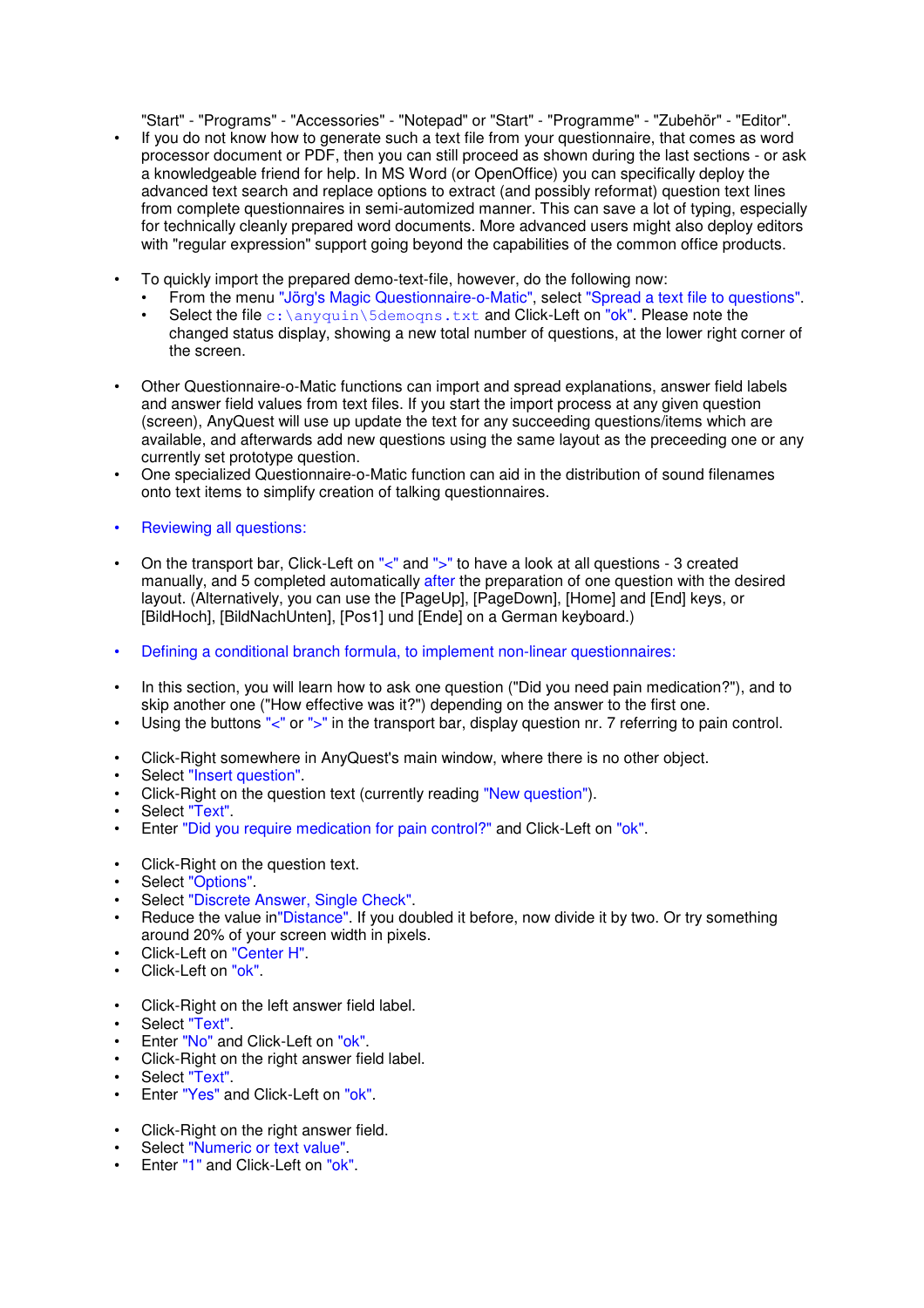- Click-Left on the button ">" on the transport bar to display question nr. 8 of 10 referring to pain control.
- From the menu"Edit", select "Edit conditional branch formulas...".
- In the field "UPN Condition for execution of command", please enter: " $\nabla \nabla \cdot \mathbf{r} = \nabla \cdot \mathbf{r}$ . This formula means: take the value of question nr. 7 and test wether it is equal to zero. If yes, the result of the formula will be "true", and the command specified below will be executed.
- The preselected command, "Skip this question", is adequate here.
- Click-Left on "ok" to close the CB formula editing window.
- Defining result formulas for computation of questionnaire results (scoring a questionnaire):
- From the menu"Edit", select "Edit result formulas".
- When the edit window opens, the last result formula of the current questionnaire definition is displayed and selected.
- At the moment, no result formula is defined. So result formula number 0 is displayed.
- If you wish to, you can use the transport bar even while the formula editing window is displayed to review your questions while constructing formulas.
- Click on the upward arrow right to the " $0$ " in the field "Formula# to add the first formula to this questionnaire definition.
- Click into the field "UPN Formula"
- The field is probably empty right now. Otherwise, erase what is in there completely, or if it is completely selected, leave it selected: What is selected, will be replaced by the next character you enter.
- Then type  $\sqrt{v^2 + 1} 25 \times \sqrt{v^2}$  into the field. This formula means: Take the value of question 2. Subtract 1. Multiply by 25. As question 2 is of the "Discrete answers, single check" type, and all its regular answer fields have numeric values, the numeric value of that question will be the numeric value of the single checked answer field, or "undefined" if "Can't answer" or "Don't want to answer" have been checked.
- As the answer field values ranged from 1 to 5, the result of this operation will range from 0 to 100. So the "Bar Min" and "Bar Max" settings, which control whether this result shall be displayed as a bargraph, and which range that bargraph shall cover, are ok.
- Click-Left into the input area for "File output label".
- Type "Physical wellbeing".
- Click-Left into the input area for "Single printout label".
- Type "Physical wellbeing".
- Click-Left into the input area for "Cumulative printout label".
- Type "PWB".
- Delete everything from the three fields for "Suffix". (AnyQuest supports a suffix (like %, kg, m etc., it should not contain a space), many third party programs do not and its use generally makes formally correct postprocessing of result files more difficult.)
- Click-Left onto the arrow pointing upwards next to "Formula#" (top left area of window). Formula #2 should appear.
- Recent versions of AnyQuest will analyze the content of the "UPN Formula" and "... Label" fields of the preceeding (or succeeding) formula, when pre-filling the input fields of a newly added or inserted formula. If the old content ends with any decimal number, that number will be incremented by 1 if possible, and the result will be pre-filled. For the "... Label" fields, however, if the old content begins with "Result Nr. ", the pre-filled content will be synthesized from "Result Nr. n", where n is the current formula number. Otherwise, the old content of the preceeding (or succeeding) formula will be copied without change and pre-filled. This approach turns out to match various real life requirements quite well, thereby supporting efficient definition of result formulas.
- Please note that all other options of the formula definition dialog have been copied from the preceeding formula to the new one. Therefore, when you define a number of similarly structured formulas: Make sure all options are correct for the first one, before you add the others.
- Click-Left into the input area for "UPN Formula", just right of the " $v2$ ".
- Change " $v2$ " into " $v3$ ". The formula " $v3$  1 25 \*" now means: Take the value of question 3. Subtract 1. Multiply by 25.
- Click-Left into the input area for "File output label".
- Change into (or type) "Mental wellbeing".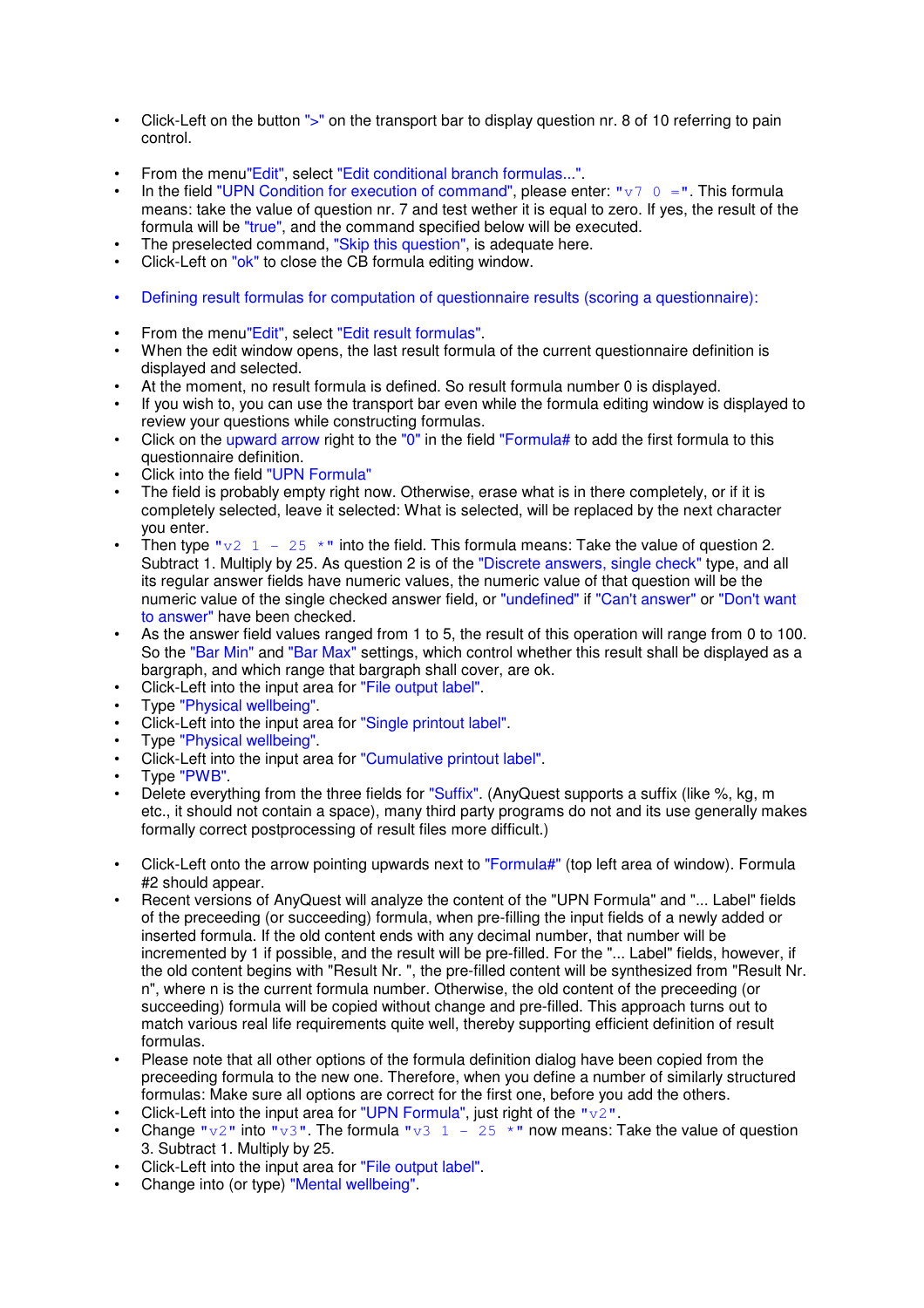- Click-Left into the input area for "Single printout label".
- Change into (or type) "Mental wellbeing".
- Click-Left into the input area for "Cumulative printout label".
- Change into (or type) "MWB".
- Click-Left onto the arrow pointing upwards next to "Formula#". Formula #3 should appear.
- Click-Left into the input area for "UPN Formula", just right of the " $v3$ ".
- Change " $v3$ " into " $v4$ ". The formula " $v4 \quad 1 25 \quad *$ " means: Take the value of question 4. Subtract 1. Multiply by 25.
- Click-Left into the input area for "File output label".
- Change into (or type) "Role function".
- Click-Left into the input area for "Single printout label".
- Change into (or type) "Role function".
- Click-Left into the input area for "Cumulative printout label".
- Change into (or type) "RF".
- Click-Left onto the arrow pointing upwards next to "Formula#". Formula #4 should appear.
- Click-Left into the input area for "UPN Formula".
- Clear the currently displayed formula using backspace, [Del] or [Entf]. Enter "v5 v6 2 avg". This formula means: Take the values of questions 5 and 6. Compute the average of these 2 values.
- Please note: For the avg and sum functions, AnyQuest honours the "required quota of answered questions": If the given percentage of individual questions which are processed to compute an average or a sum have been answered, then the numerical result is computed. If fewer answers are available, the result is returned as "undefined". So if your questionnaire scoring manual states that you should compute (and extrapolate) a result if 50% of the answers are available, you can simply use the avg or sum functions, specify the required quota, and you're done. (To sum up multiple questions of the same answer value range with extrapolation, you may use avg and multiply with the number of questions - please understand the different effects of summing and averaging when individual answers are missing. Finally, the requrired quota setting can be changed within a formula, so yes, you can specify different quotas for different components of a given computed result...)
- If you want to allow one missing answer (out of two), and still have this result computed: Enter 50 (or anything between 0 and 50, as we only process two questions here) into the "required quota of answered questions" field for this result formula.
- Click-Left into the input area for "File output label".
- Change into (or type) "Social function".
- Click-Left into the input area for "Single printout label".
- Change into (or type) "Social function".
- Click-Left into the input area for "Cumulative printout label".
- Change into (or type) "SF".
- Click-Left onto the arrow pointing upwards next to "Formula#". Formula #5 should appear.
- Click-Left into the input area for "UPN Formula".
- Clear the currently displayed formula using backspace, [Del] or [Entf]. Enter " $v7 v7$ ". This formula means: Take the value of question 7 to produce the numeric result of this result formula and take the text from the labels of all checked answer fields of this question to produce the (character-)string result of this formula.
- Click-Left into the input area for "Bar max".
- Change into (or type) "0". The numerical result of the question will be either 0 or 1 (or undefined). But we do not want a bargraph here at all. We want to see the text result instead, so using 0 for both "Bar min" and "Bar max" effectively turns the bargraph off.
- Click-Left into the input area for "File output label".
- Change into (or type) "Pain medication required".
- Click-Left into the input area for "Single printout label".
- "Pain medication required".
- Click-Left into the input area for "Cumulative printout label".
- Change into "PMR".
- Click-Left onto the arrow pointing upwards next to "Formula#". Formula #6 should appear.
- Clear the currently displayed formula using backspace, [Del] or [Entf]. Enter " $v8$ ". This formula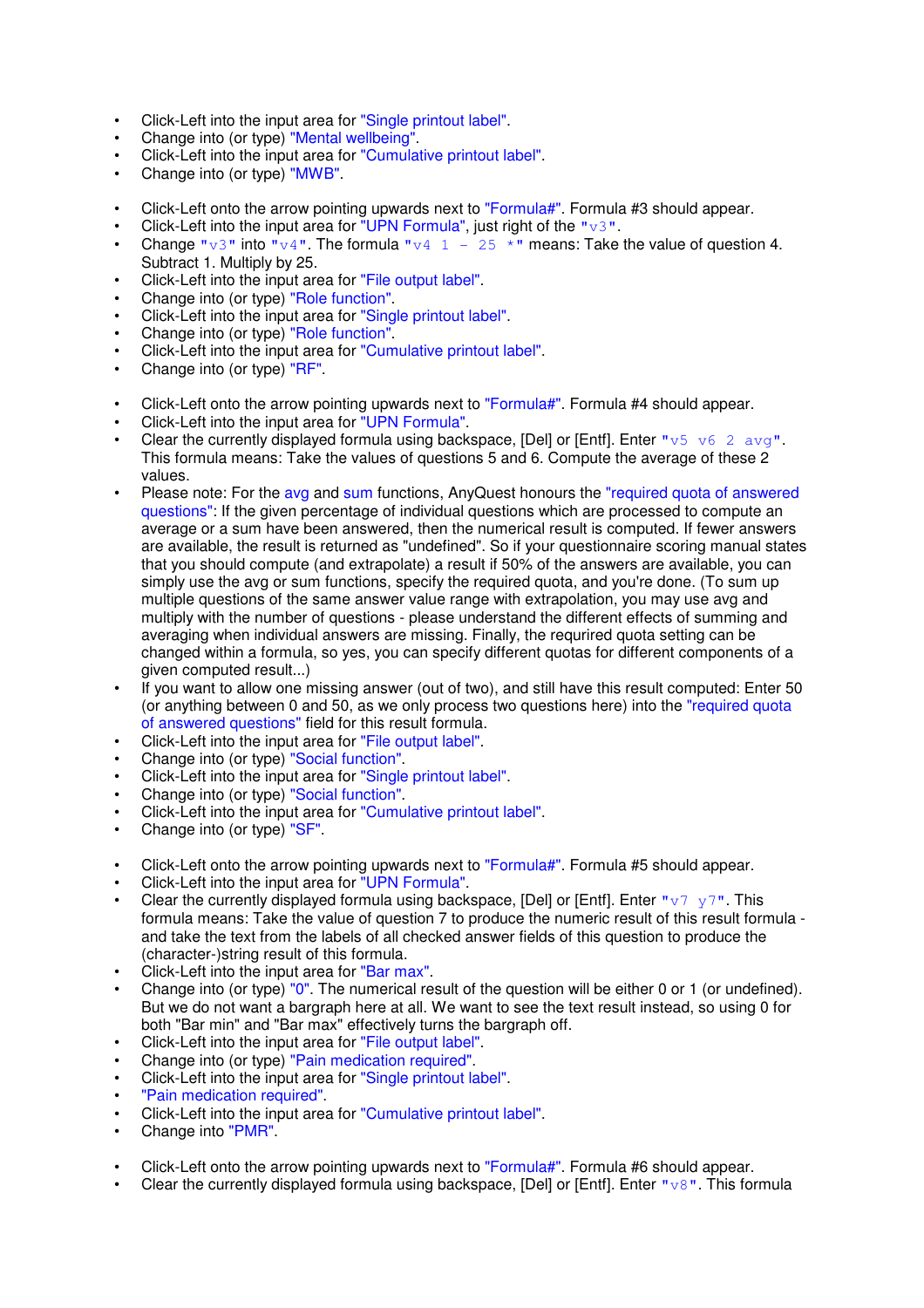means: Take the value of question 8.

- Click-Left into the input area for "Bar max".
- Change into "100", because this scale (and the following ones) will return results from 0 to 100, and we want to get bargraphs again.
- Click-Left into the input area for "File output label".
- Change into "Pain control".
- Click-Left into the input area for "Single printout label".
- Change into "Pain control".
- Click-Left into the input area for "Cumulative printout label".
- Change into "PC".
- Click-Left onto the arrow pointing upwards next to "Formula#". Formula #7 should appear.
- You don't need to update the UPN formula AnyQuest has already done it automatically by the mechanism described above.
- The automatically adjusted formula  $\sqrt{v}$   $\sqrt{v}$  means: Take the value of question 9.
- Click-Left into the input area for "File output label".
- Change into "Appetite".
- Click-Left into the input area for "Single printout label".
- Change into "Appetite".
- Click-Left into the input area for "Cumulative printout label".
- Change into "AP".
- Click-Left onto the arrow pointing upwards next to "Formula#". Formula #8 should appear.
- You don't need to update the UPN formula AnyQuest has already done it automatically by the mechanism described above.
- The automatically adjusted formula  $\sqrt[n]{10}$  means: Take the value of question 10.
- Click-Left into the input area for "File output label".
- Type "Global QoL".
- Click-Left into the input area for "Single printout label".
- Type "Global QoL".
- Click-Left into the input area for "Cumulative printout label".
- Type "GQL".
- Now, just close the formula editing window (Windows 95/NT 4.0 etc.: Click-Left on "X" in its top right corner, Win 3.x: From AnyQuest's main menu, deactivate "Edit" - "Edit result formulas", or use [Alt]+[F4], or click right on the dialog window title bar, or use [Alt]+[Space] to bring up the system menu of the dialog and then select "Close".
- Please note that AnyQuest's UPN formula definition language provides much more sophisticated possibilities than demonstrated here. Notably, it includes statements to communicate with external programs, so questionnaire scoring can also be completely or partly delegated to them, or routines for cryptographic signing or for database exchange could be called and their results included in AnyQuest's result files or printouts. Text inline UPN formulas enable you to substitute portions of questionnaires by dynamically computed expressions, and advanced printout definition and reference files, as well as quite versatile printing target options, provide a multitude of possibilities beyond what is shown in this quick guide.
- Please don't forget to review the respective sections in this on-line help to learn more. You may also study the examples given by the provided questionnaire definition files (result formulas, conditional branching formulas, and text inline formulas).
- Adding comments on questionnaire copyright, history, or literature references:
- If you generate or modify an electronic questionnaire definition file, you can add some documentation in a protected area of the questionnaire. Information from this area cannot be removed easily, after a questionnaire definition file has been saved.
- From the menu "Help", select "Questionnaire Copyright & History".
- Click-Left on "Add information".
- Write "AnyQuest for Windows demonstration Quality-of-Life-Style-Questionnaire."
- Type [Ctrl][Enter] (on German keyboards: [Strg][Enter]).
- Type [Ctrl][Enter] again.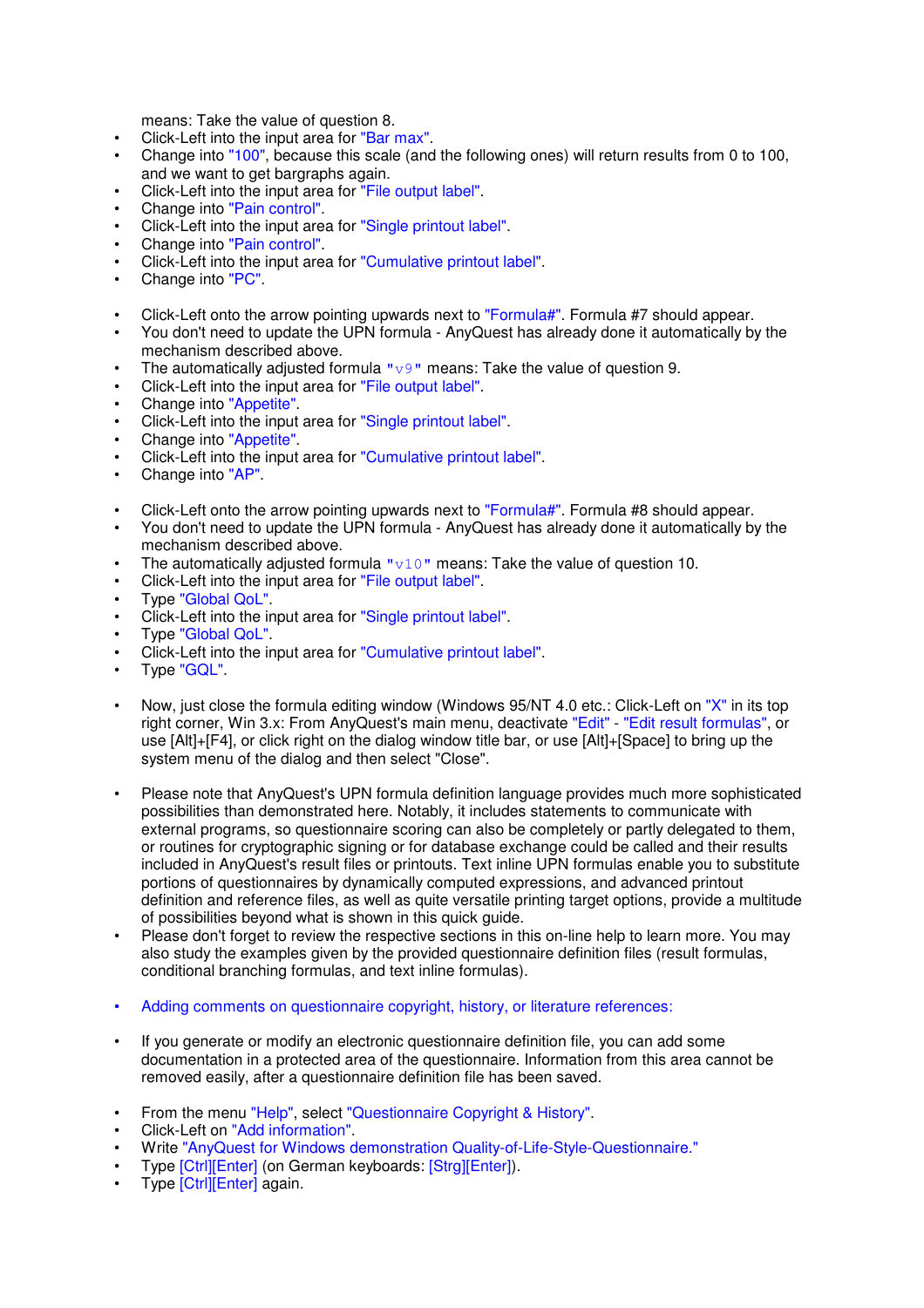- Write "Generated by " + your name + ", following the Quick guide from AnyQuest's help file on the " + the current date.
- Type [Ctrl][Enter] twice.
- Write "AnyQuest was first developed for the original Quality-of-Life Recorder:"
- Type [Ctrl][Enter] twice.
- Write "Sigle-JM, Porzsolt-F: Practical aspects of quality-of-life measurement: design and feasibility study of the quality-of-life recorder and the standardized measurement of quality of life in an outpatient clinic, Cancer Treatment Reviews (1996) 22 (Supplement A), 75-89"
- Click-Left on "Add information permanently".
- You can review all added information using the scrollbars.
- Click-Left on "Close".
- Saving your newly generated electronic questionnaire definition:
- Select "File" "Save as".
- Keep your directories tidy: double-click on the subdirectory quest ns under  $c:$  \anyquin. This is, where questionnaire definition files should go.
- Enter the filename:  $q1$ demo. You do not need to supply an extension, but please be sure NOT TO enter a trailing dot, either!
- Click-Left on "ok".
- Please note: Originally, I devised a directory tree structure that has separate directories for questionnaire definition files, configuration files, collected data etc. directly below the AnyQuest for Windows main directory. Project specific, or questionnaire category specific subdirectories were arranged below them.
- However, in the meantime I found it more useful to generate one project specific subdirectory directly under the AnyQuest for Windows main directory - and to arrange all the standard subdirectories for questionnaire definition files, configuration files, collected data etc. which belong to one project below this project specific subdirectory. Thereby, you can handle (backup, copy, move, inspect) all project related ressources from one subdirectory, and that turned out to be more practical than the original suggestion: When you want to copy the questionnaires required by your project to another machine, you will usually also want to copy the configuration files prepared for the same project. Etc.
- Changing the AnyQuest environment from optimal for editing to optimal for applying questionnaires:
- Deactivate "Edit" "Edit layout".
- Deactivate "Display" "Show long questionnaire name".
- Deactivate "Display" "Show short questionnaire name".
- Deactivate "Display" "Show questionnaire number".
- Deactivate "Display" "Show question number".
- Deactivate "Display" "Show numeric and string results of question". (You can keep these activated, if you wish to test drive your newly generated questionnaire. I do not regularly show them to patients to keep the display simple.).
- Deactivate "Display" "Show Can't/Don't want to answer". While you should display these fields during the editing process, I recommend you to hide them for most common questionnaire administrations and for most patients. Do however instruct patients that they shall call you (or a nurse) when they have any difficulties with the questionnaire. If a patient reports that they cannot or do not want to answer a given question, you can bring up (and hide) the special answer fields by clicking for times in a row in the lower left region of the screen (if you should not have intentionally disabled that option in the configuration file).
- If you wish to receive any printout, Select "Printing" "Printer setup". You can either leave everything as it is. Or you can specify one printer to be used for all kinds of printouts, and leave all other fields empty. Or you can specify different printers for the different printout types - and you can even specify a second printer for certain printout types. This feature can be used to e.g. print a cumulative result onto real paper first, and a second copy to a virtual printer that places a PDF in a predefined directory (for archiving or for insertion into an electronic patient file or just for comfortable, paper-less access from a physician's workstation).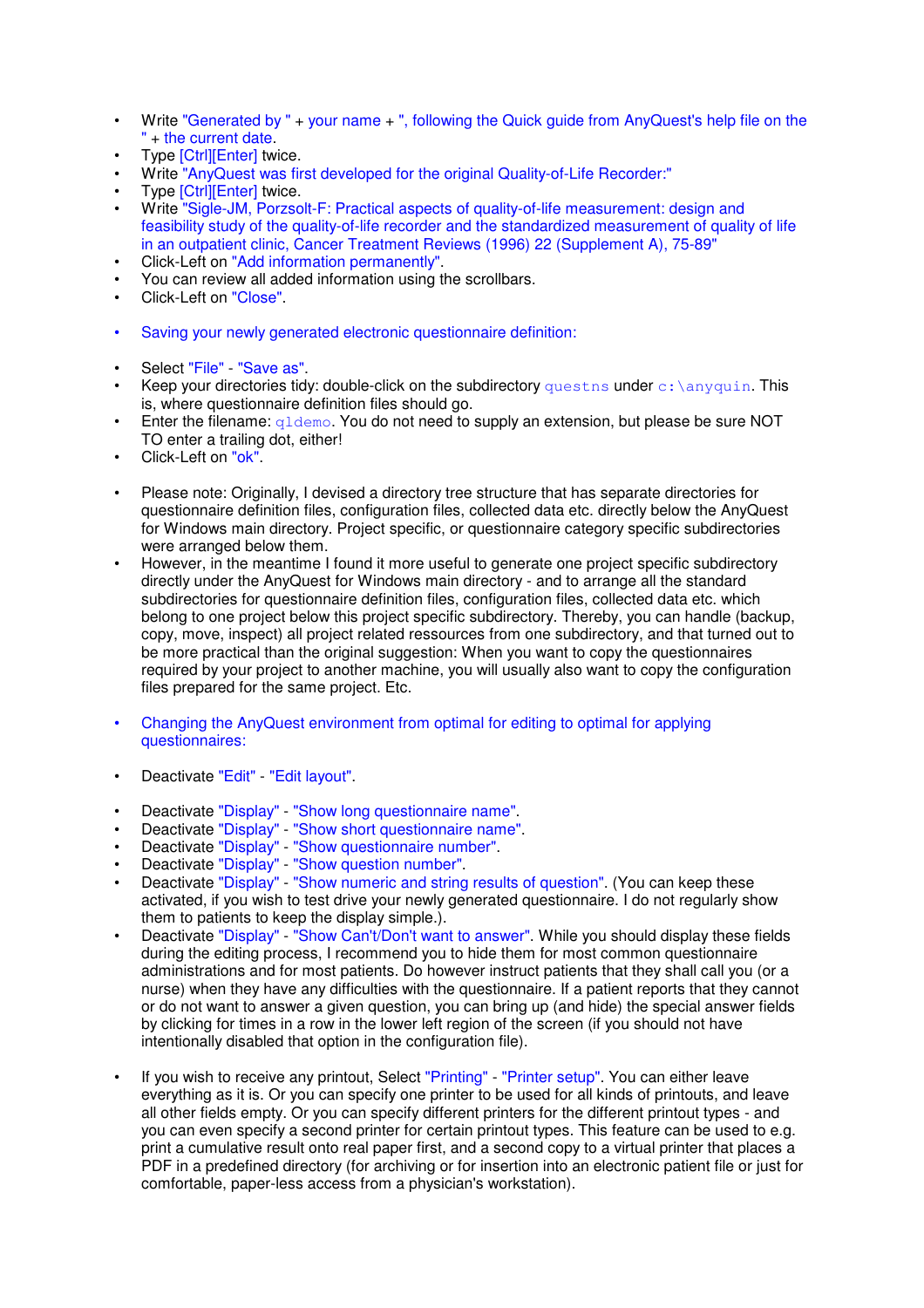- If you wish to receive a questionnaire-filled-in-alike printout, then activate "Printing" "Automatic QFI printout". Otherwise, deactivate "Printing" - "Automatic QFI printout". I recommend to produce QFI printouts into PDF files, which are automatically placed into a predefined directory. So when doctors want to review a patient's answers in detail (after an interesting computed test result, or to complement the history obtained in person), they can have a look at the QFI PDF, which can be much more easily understood than the questionnaire raw data in the AnyQuest result file.
- If you wish to receive a single printout, then activate "Printing" "Automatic single printout". Otherwise, deactivate "Printing" - "Automatic single printout".
- If you wish to receive a cumulative printout, then activate "Printing" "Automatic cumulative printout". Otherwise, deactivate "Printing" - "Automatic cumulative printout". This printout type automatically provides course over time graphical output for all numerical variables.
- Activate "Navigation" "Automatic proceeding to next question".
- Activate "Navigation" "Use filler blind when automatically proceeding". This inserts a white screen between two questions, so that patients can see more easily that a new question appears (even when e.g. only a single word has changed on the screen).
- Activate "Navigation" "Automatic check, calculate, output & erase after last question".
- Activate "Navigation" "Disable questionnaire browsing in setup mode". This protects your patients from accidentally filling in a questionnaire in setup mode, i.e. without starting a new session and entering a PID etc. first. Questionnaire functionality in setup mode is, however, useful if you want to test individual questions (especially with regard to conditional branch formula functionality) during the editing process, without having to complete the whole questionnaire.
- Deactivate "Navigation" "Show transport bar".
- Activate "Navigation" "Show individual transport buttons". This leaves the patient the option to go back exactly one question without the need to call you for support. More details can be specified in the configuration file.
- Activate "Navigation" "Patient identification options to ask for" "Ask for first name". All of these fields can be accessed (for reading and writing) by AnyQuest's UPN formula definition language. This means that you can display a patient's ID throughout a questionnaire, or that you can use custom fields to collect any standard patient ID variable. Moreover, functionality is provided to obtain patient information data from external systems. The fields can be "tuned" or abused; as the invitations displayed for all parameters, as well as on printouts etc. can be specified in the applicable  $*$ . msq file.
- Activate "Navigation" "Patient identification options to ask for" "Ask for last name".
- Activate "Navigation" "Patient identification options to ask for" "Ask for date of birth". This is required if AnyQuest shall compute the patient's age at the date of test. The applicable date formats (DD.MM.YYYY or YYYY-MM-DD) for collection and for printout can also be selected in the applicable  $*$ . ini file.
- Activate "Navigation" "Patient identification options to ask for" "Ask for patient ID code". An alphanumeric PID code is recommended to reliably identify one person (even when their name or date of birth might change - both things may occur in real life). If you activate PID recognition, AnyQuest will recognize a PID and fill in the other PID fields from data obtained in previous questionnaire administrations.
- Activate "Navigation" "Patient identification options to ask for" "Ask for PID first".
- Activate "Navigation" "Patient identification options to ask for" "Recognize PID in followup sessions".
- Deactivate "Navigation" "Patient identification options to ask for" all other ID options. These options include the fields from the German Health Insurance Card, as well as fields for many parameters commonly used in clinical studies. If you combine them with PID recognition, be sure to indicate fields that shall be manually filled in at each questionnaire administration, even if a patient has been recognized (e.g. and most commonly: therapy cycle).
- Now close AnyQuest for Window, e.g. by selecting "File" "Exit". This saves all currently selected options and the currently loaded set of questionnaires (only one, in this example) in the currently used initialization file (if that file is not write protected, either by the operating system's mechanisms, or had a respective parameter set inside the file).
- More comprehensive guides on how to plan, prepare and secure AnyQuest for Windows configurations are avaliable elsewhere in this on-line-help and on  $www. q1-recorder.com$  in the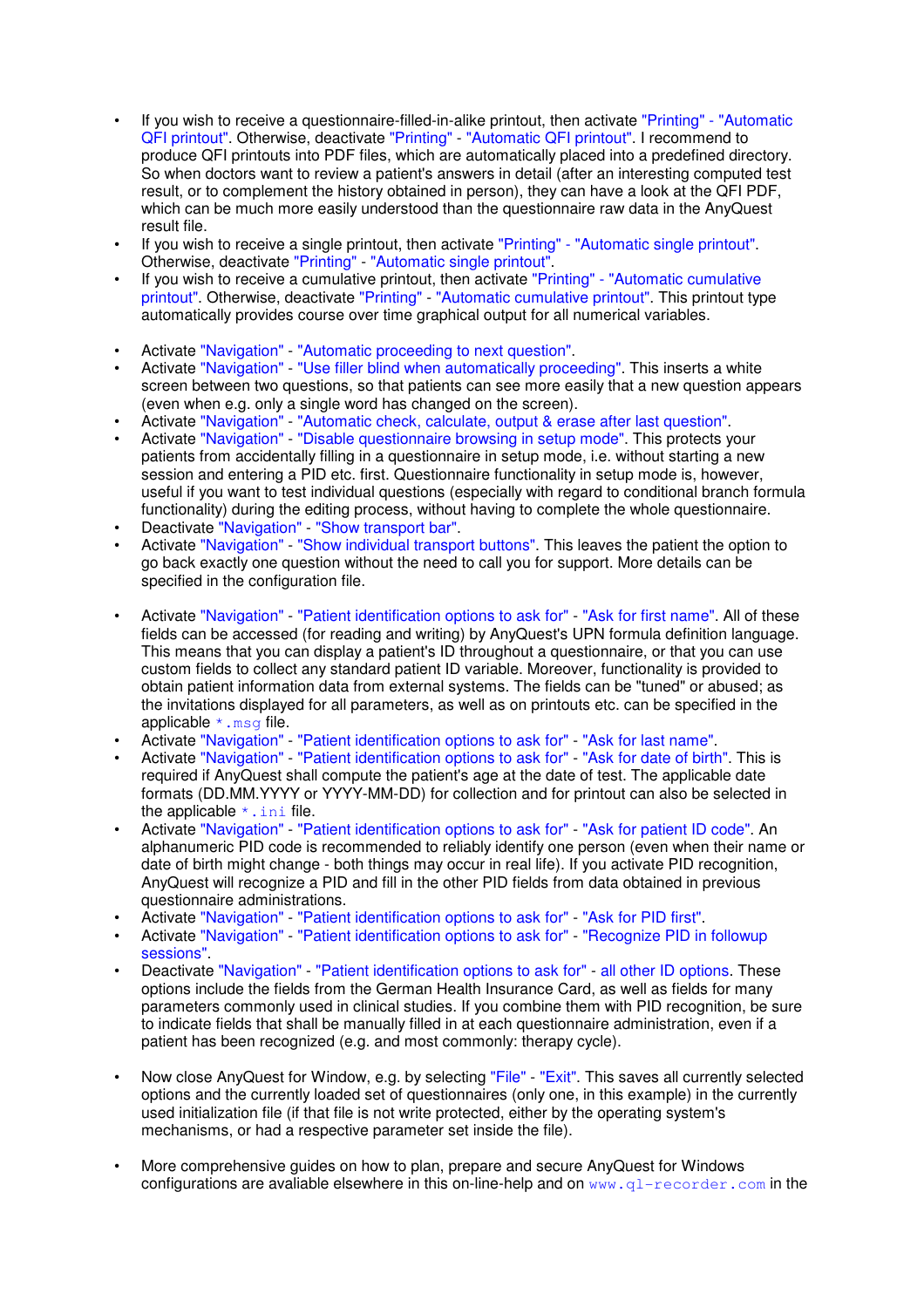"Docs+Support" section.

### **Performing questionnaire administration sessions:**

- From the Windows 95 / NT 4.0 etc. start menu or from the Windows 3.x program manager, start AnyQuest for Windows (with a specifically prepared configuration, or with the one that you used to generate your questionnaire definition file).
- Please note that the navigation window appears and that your questionnaire is already loaded. (Otherwise, your configuration file was write protected, has not been prepared, or has not been specified in the link used to start the program, or the specified questionnaire definition file could not be loaded.)
- Please note that the content of the background behind the navigation window, and the buttons displayed in the navigation window, can also be configured.
- Click-Left on the "Go" button.
- Follow the instructions and answer all questions once.
- Click-Left on the "Go" button again, if you wish to perform further questionnaire sessions, or Click-Left on the "Exit" button, if you're done.
- More comprehensive guides on how to plan and perform questionnaire administrations are avaliable elsewhere in this on-line-help and on www.ql-recorder.com in the "Docs+Support" section.

### **Data export and evaluation:**

- Now let's go for data export into MS Excel 97 as an example:
- From the Windows 95 / NT 4.0 etc. start menu or from the Windows 3.x program manager, start AnyQuest for Windows. Note that the navigation window appears and that your questionnaire is already loaded.
- Click-Left on the "Setup" button.
- Select "File" "Generate export file...".
- Click-Left on "ok", leaving the export options unchanged (but note the export data file name).
- Click-Left on "ok".
- Close AnyQuest for Windows.
- Open MS Excel 97.
- Select "File" "Open".
- In the file-open-dialog, select the file  $c:\\anyquin\data\anyquin$ .dif (or another export data file name as noted above) and click on "open".
- Confirm the import-options suggested by Excel's ASCII-File-Import assistant.
- Scroll around in your table and enjoy your data.
- More comprehensive guides on how to export and analyze collected data are avaliable elsewhere in this on-line-help and on  $www. q1-recorder.com$  in the "Docs+Support" section.

# **Beyond the questionnaire definition file:**

To produce one or multiple complete configuration(s) for a given project, study, or patient group, you would typically add the following steps:

- Select, and optionally adopt to your needs, a "message file"  $*$  and state contains general messages e.g. to ask for the name of a patient.
- Prepare a dedicated "configuration file"  $*$ . ini which may be derived from the standard file anyquin.ini, or from another configuration file supplied in a downloadable package, or from any ocnfiguration file that you already use at your site. A configuration file specifies which message file to use, which questionnaire definition file(s) to use, which patient ID data and other information to collect before the questionnaire administration, which external programs to reference for several standard tasks, where to store data (and optionally which network drives to map for that purpose or similar tasks), which display and printing options to use, etc. etc.
- Put all the components that belong to your newly made configuration into a suitable subdirectory tree, following some standard conventions. This may be located on the computer used to aminister the electronic questionnaire, or on a network drive.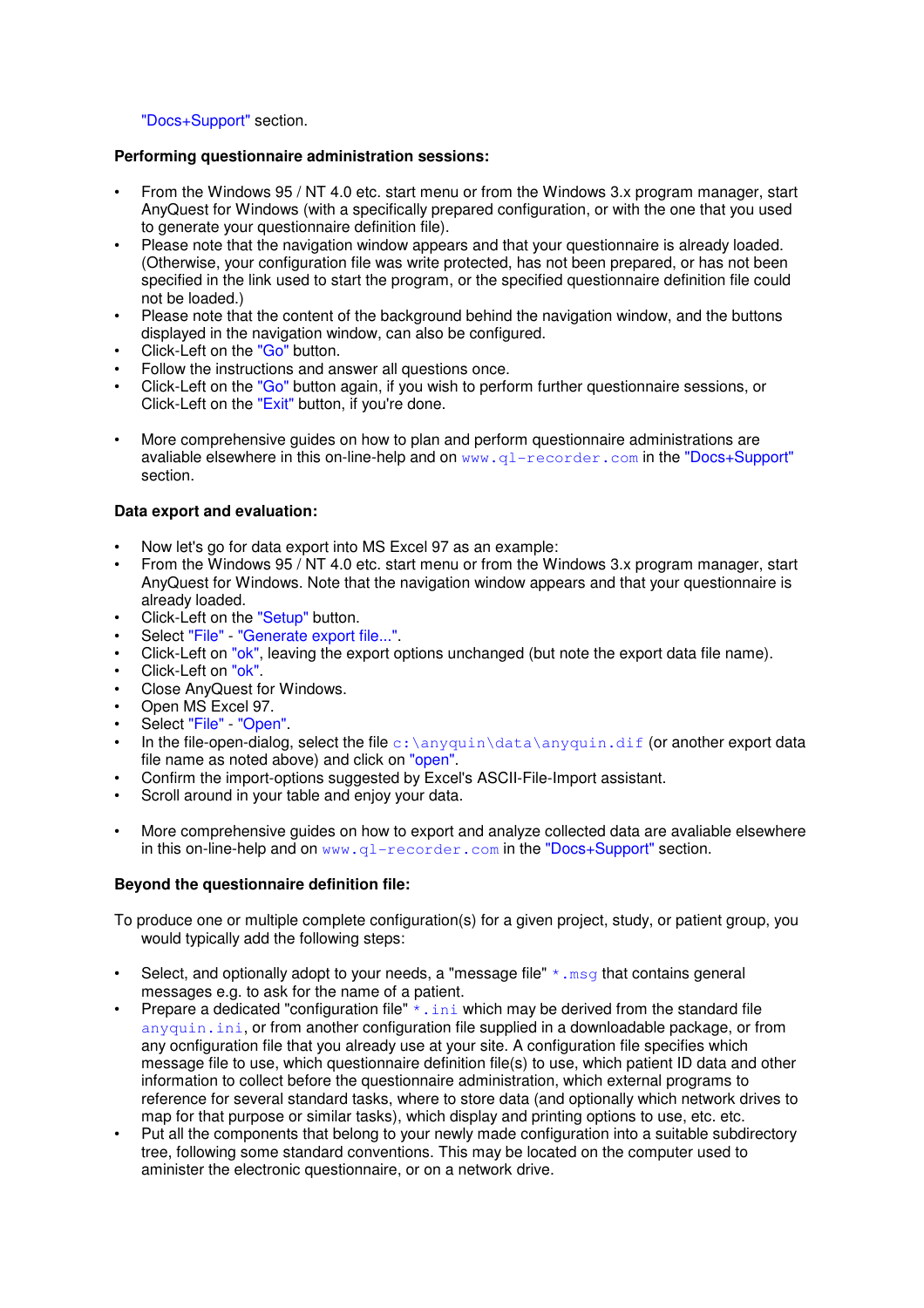- Create a shortcut to start AnyQuest for Windows with the newly made configuration file.
- Perform any additionally desired preparation that may be desired to simplify the usage of an electronic questionnaire (auto-login, auto-start), improve security, or integrate it into an existing IT environment.
- When a configuration has been completely prepared, the Quality-of-Life Recorder can either simply be switched on and then automatically start that configuraion with a given (set of) questionnaire(s), with all applicable configurable options set as desired, without any other user intervention, or a menu will be available from which one of the available configurations can be started.
- Please note that one configuration can include multiple questionnaire definition files for various electronic questionnaires, plus one questionnaire definition file that serves as a menu from where any of the other loaded questionnaires may be selected for usage in a given questionnaire administration session.
- More comprehensive infomation on all of these topics is avaliable elsewhere in this on-line-help and on www.ql-recorder.com in the "Docs+Support" section.

# **Other topics:**

A more systematic presentation of the following topics is included elsewhere in this on-line-help:

- You can load more than one questionnaire definition file at the same time and they will be presented to patients one after another automatically.
- Configuration files can be used to maintain multiple configurations for various questionnaires, languages, studies, projects or patient groups available and readily usable on the same hardware system.
- Networking is supported for program provision, data storage, communication with external applications, and various possibilities.
- There are other possibilities to search, display and print your data, including, but not limited to built in Analysis tools.
- When the AnyQuest for Windows executable file  $\frac{1}{2}$  anyquin.exe is directly started, without provision of a configuration file as parameter, it will most probably use (or create) a default configuration file anyquin, ini, and also use the message file anyquin,  $\text{msq}$  located in the same directory. This may be useful for editing purposes, but the controlled and knowledgeable usage of configuration- and message files is recommended for normal system operation. German users, however, could just rename or remove the file  $\text{c:}\$  anyquin $\text{anyquin}$ .msg to make built in general messages appear in the German language for the directly started executable. Message files in various languages (English, German, Swedish, French, Chinese, Greek etc. etc.), as well as configuration file examples, are however available and usually located in the  $\text{config}$  subdirectory, and specified by a given  $*$ , ini file. You can review, configure, and extend or translate these files using a simple text editor (e.g. notepad) instead.

More advanced topics that might simplify your work or enhance your possibilities include:

- c:\anyquin\questns\demo\prototyp.qdw, using prototype and anchor questions.
- save a lot of typing and clicking with Jörg's Magic Questionnaire-o-Matic,
- produce simple, cleanly arranged layouts using the editing grid,
- keyboard commands for faster editing,
- advanced editing support, translation utilities,
- GeneralEditingTools, including versatile text-search-and-replace functionality,
- undo-functionality and crash-recovery,
- exporting and importing sets of questions among questionnaires,
- precautions for support of different display resolutions
- preparing a system for convenient use of multiple sets of questionnaires, or multiple configurations,
- interrupting and resuming a single session with a patient.
- complex interactive, and morphing questionnaires,
- advanced result formulas, complex transformations of data